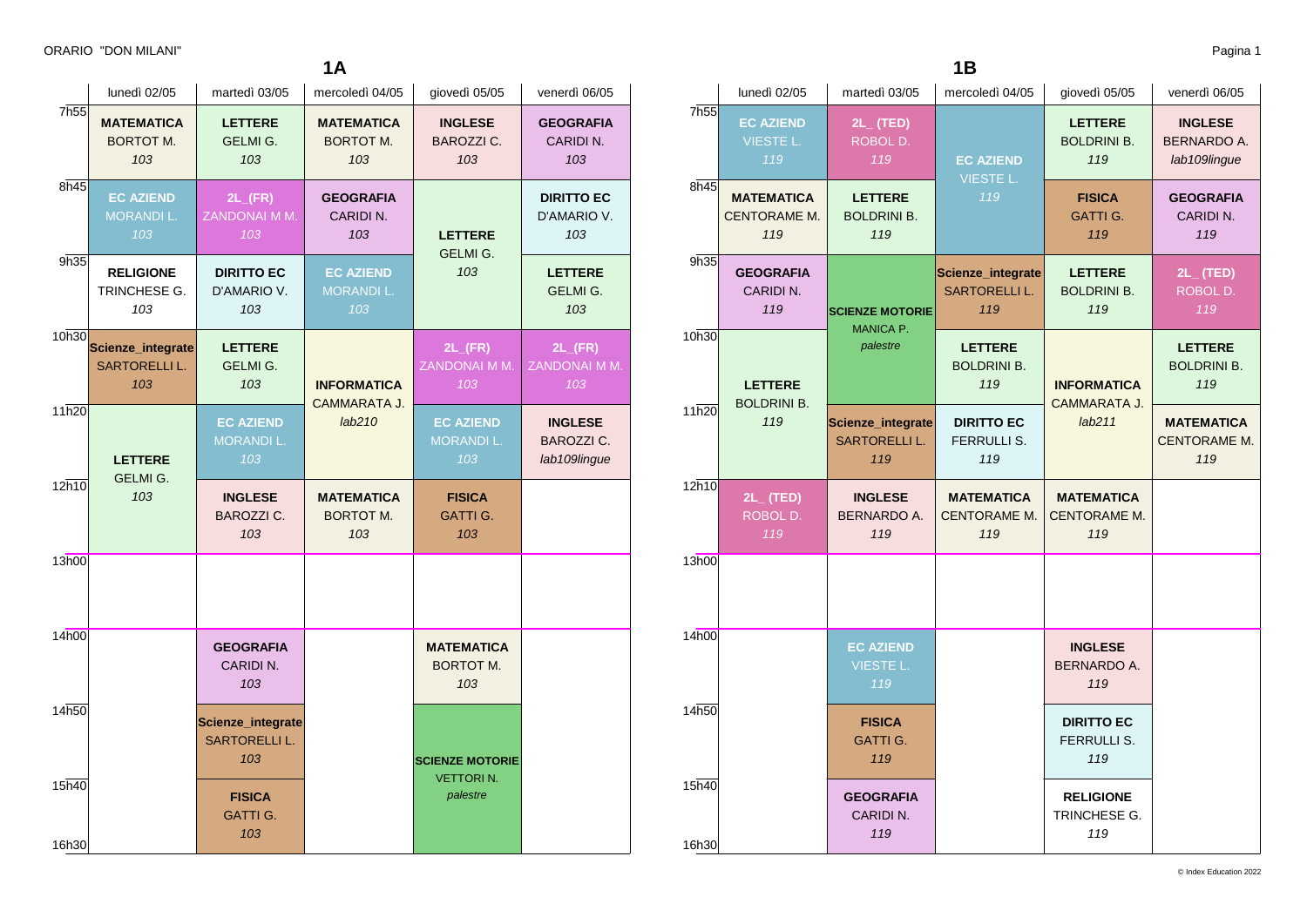**LETTERE** RONCONI F. *120*

**STORIA** GRASSO P. *120*

**S. UM E SOC.** PEDRON E. *120*

10h30

11h20

 $12h10$ 

13h00

14h00

16h30

14h50 **S. UM E SOC.**

PEDRON E. ZANELLA F. *120*

PEDRON E. ZANELLA F. *120*

**INGLESE** PATON M. *120*

15h40 **METOD. OPER**

**INGLESE** PATON M. *120*

**Scienze\_integrate** SARTORELLI L. *120*

> **S. UM E SOC.** PEDRON E. *120*

**STORIA** GRASSO P. *120*

**2L\_ (TED)** BOSCO I. *120* **MATEMATICA** ALLEGRA C. MATTIACCI E. *lab210* **MATEMATICA** MATTIACCI E. *120*

**MATEMATICA** MATTIACCI E. *120* **MATEMATICA** MATTIACCI E. SARTORELLI L. *120* **TIC** ALLEGRA C. RONCONI F. *lab212* **DIRITTO EC** DE MARIA M. *120*

**SCIENZE MOTORIE** MANICA P. *palestre*

> **STORIA** DE MARIA M. GRASSO P. *120* **INGLESE** PATON M. *120*

> > **2L\_ (TED)** BOSCO I.

**METOD. OPER** ZANELLA F. *120*

|      | ORARIO "DON MILANI"                       |                          | 1 <sup>C</sup>               |                                 |                                  |      |                             |                                       | 1D                                  |                               | Pagina 2                 |
|------|-------------------------------------------|--------------------------|------------------------------|---------------------------------|----------------------------------|------|-----------------------------|---------------------------------------|-------------------------------------|-------------------------------|--------------------------|
|      | lunedì 02/05                              | martedì 03/05            | mercoledì 04/05              | qiovedì 05/05                   | venerdì 06/05                    |      | lunedì 02/05                | martedì 03/05                         | mercoledì 04/05                     | giovedì 05/05                 | venerdì 06/05            |
| 7h55 | Scienze_integrate<br><b>SARTORELLI L.</b> |                          | <b>LETTERE</b><br>RONCONI F. | $2L_{-}$ (TED)<br><b>BOSCOI</b> | <b>METOD, OPER</b><br>ZANELLA F. | 7h55 | <b>STORIA</b><br>DELAITI C. | Scienze_integrate<br><b>BIANCO D.</b> | <b>GEOGRAFIA</b><br><b>BONDI A.</b> |                               | $2L_{-}$ (TED)<br>LEO M. |
|      | 120                                       | <b>TIC</b><br>ALLEGRA C. | 120                          | 120                             | 120                              |      | 115                         | 115                                   | 115                                 | <b>SCIENZE MOTORIE</b>        | 115                      |
| 8h45 | <b>RELIGIONE</b>                          | lab212                   | <b>MATEMATICA</b>            | <b>LETTERE</b>                  | <b>DIRITTO EC</b>                | 8h45 | <b>EC AZIEND</b>            | <b>GEOGRAFIA</b>                      | <b>INGLESE</b>                      | GALAS (PREZZI) A.<br>palestre | <b>STORIA</b>            |
|      | <b>BERGAMOR.</b><br>120                   |                          | <b>MATTIACCI E.</b><br>120   | <b>RONCONI F.</b><br>120        | DE MARIA M.<br>120               |      | <b>VIESTE L</b><br>115      | <b>BONDI A.</b><br>115                | <b>BERNARDO A.</b><br>115           |                               | DELAITI C.<br>115        |
| 9h35 |                                           | <b>INGLESE</b>           |                              | <b>MATEMATICA</b>               | $2L_{-}$ (TED)                   | 9h35 | <b>INGLESE</b>              | $2L_{-}$ (TED)                        | <b>STORIA</b>                       |                               |                          |

| 9h35           | <b>INGLESE</b><br><b>BERNARDO A.</b><br>115  | $2L_{-}$ (TED)<br>LEO M.<br>115                | <b>STORIA</b><br><b>DELAITI C.</b><br>115    | <b>EC AZIEND</b>                                     | <b>LETTERE</b>                                  |
|----------------|----------------------------------------------|------------------------------------------------|----------------------------------------------|------------------------------------------------------|-------------------------------------------------|
| 10h30          | <b>MATEMATICA</b><br><b>BORTOT M.</b><br>115 | <b>DIRITTO EC</b><br><b>FERRULLI S.</b><br>115 | Scienze_integrate<br><b>BIANCO D.</b><br>115 | <b>VIESTE L.</b><br>115                              | PIZZINI T.<br>115                               |
| 11h20          | <b>LETTERE</b><br>PIZZINI T.<br>115          | <b>INFORMATICA</b><br>CIOLA F.                 | <b>MATEMATICA</b><br><b>BORTOT M.</b><br>115 | <b>FISICA</b><br><b>GATTI G.</b><br>115              | <b>RELIGIONE</b><br><b>BALDESSARI B.</b><br>115 |
| 12h10          | <b>GEOGRAFIA</b><br><b>BONDIA.</b><br>115    | lab211                                         | $2L_{-}$ (TED)<br>LEO M.<br>115              | <b>MATEMATICA</b><br><b>BORTOT M.</b><br>115         |                                                 |
| 13h00          |                                              |                                                |                                              |                                                      |                                                 |
| 14h00          |                                              | <b>FISICA</b><br><b>GATTI G.</b><br>115        |                                              | <b>DIRITTO EC</b><br><b>FERRULLI S.</b><br>115       |                                                 |
| 14h50          |                                              | <b>EC AZIEND</b><br><b>VIESTE L.</b><br>115    |                                              | <b>INGLESE</b><br><b>BERNARDO A.</b><br>lab109lingue |                                                 |
| 15h40<br>16h30 |                                              | <b>LETTERE</b><br>PIZZINI T.<br>115            |                                              | <b>MATEMATICA</b><br><b>BORTOT M.</b><br>115         |                                                 |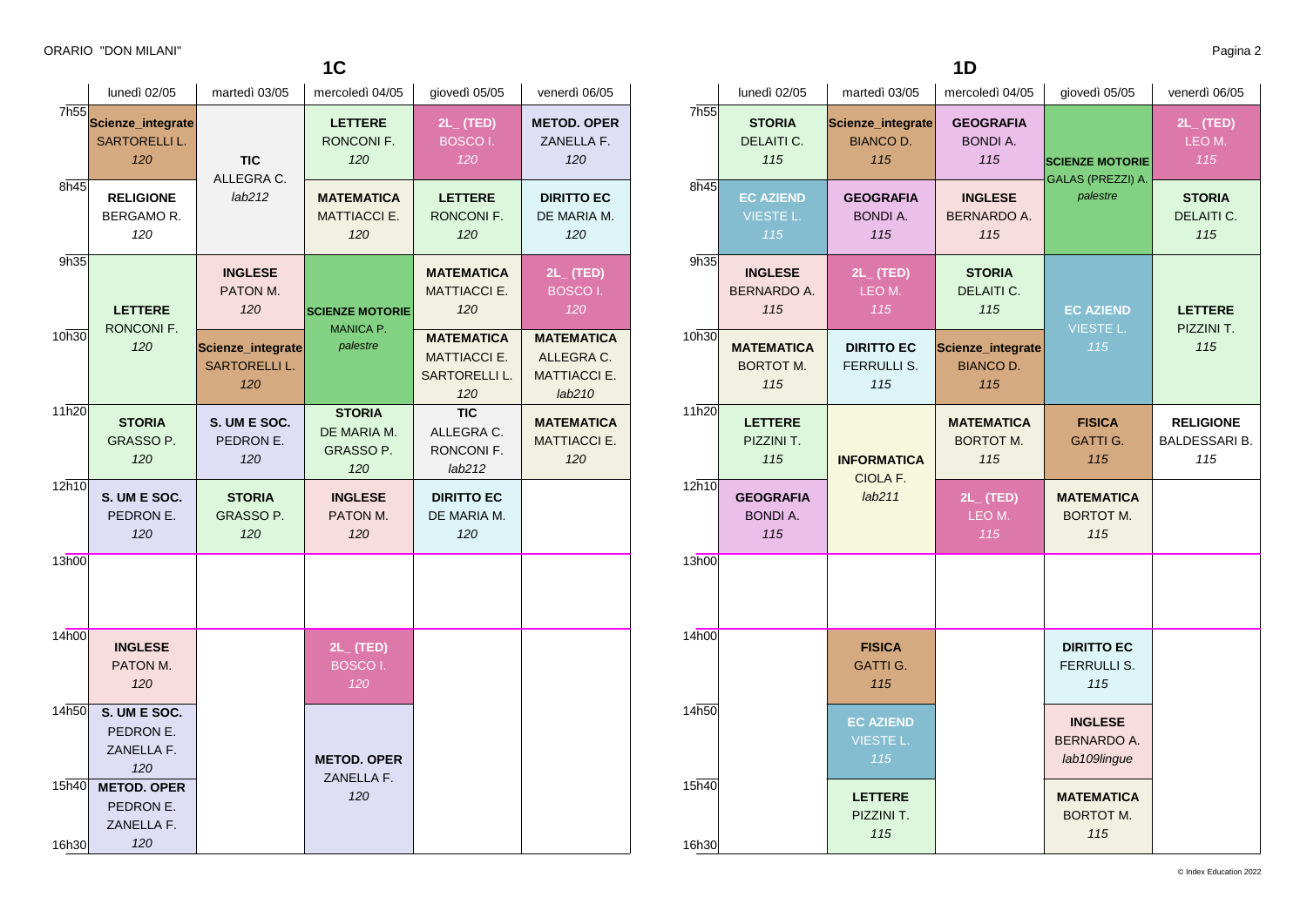16h30

| 1E    |                                                        |                                            |                                                                 |                                                         |                                                  |  |  |
|-------|--------------------------------------------------------|--------------------------------------------|-----------------------------------------------------------------|---------------------------------------------------------|--------------------------------------------------|--|--|
|       | lunedì 02/05                                           | martedì 03/05                              | mercoledì 04/05                                                 | giovedì 05/05                                           | venerdì 06/05                                    |  |  |
| 7h55  | $2L_{-}$ (TED)<br><b>FACONDINI E.</b><br>007           | <b>METOD, OPER</b><br>MORLESCHI S.         | <b>LETTERE</b>                                                  | <b>MATEMATICA</b>                                       | <b>LETTERE</b><br>LONGO (Postai) A.<br>007       |  |  |
| 8h45  | <b>MATEMATICA</b><br>MACRI' B.<br>SARTORELLI L.<br>007 | 007                                        | LONGO (Postai) A.<br>007                                        | MACRI' B.<br>007                                        | <b>RELIGIONE</b><br>BERGAMOR.<br>007             |  |  |
| 9h35  | <b>MATEMATICA</b><br>ALLEGRA C.<br>MACRI' B.<br>lab212 | Scienze_integrate<br>SARTORELLI L.<br>007  | <b>STORIA</b><br><b>FERRULLI S.</b><br>LONGO (Postai) A.<br>007 | <b>SCIENZE MOTORIE</b><br>GALAS (PREZZI) A.<br>palestre | <b>INGLESE</b><br><b>BERNARDO A.</b><br>007      |  |  |
| 10h30 | <b>INGLESE</b><br><b>BERNARDO A.</b><br>007            | <b>LETTERE</b><br>LONGO (Postai) A.<br>007 | <b>INGLESE</b><br><b>BERNARDO A.</b><br>007                     |                                                         | $2L_{-}$ (TED)<br><b>FACONDINI E.</b><br>007     |  |  |
| 11h20 | Scienze_integrate<br>SARTORELLI L.<br>007              | <b>DIRITTO EC</b><br>FERRULLI S.<br>007    | <b>MATEMATICA</b><br>MACRI' B.<br>007                           | S. UM E SOC.<br><b>MORLESCHI S.</b><br>PEDRON E.<br>007 | TIC<br>ALLEGRA C.<br>LONGO (Postai) A.<br>lab212 |  |  |
| 12h10 | <b>LETTERE</b><br>LONGO (Postai) A.<br>007             | S. UM E SOC.<br>PEDRON E.<br>007           | <b>DIRITTO EC</b><br><b>FERRULLI S.</b><br>007                  | <b>METOD. OPER</b><br>MORLESCHI S.<br>PEDRON E.<br>007  |                                                  |  |  |
| 13h00 |                                                        |                                            |                                                                 |                                                         |                                                  |  |  |
| 14h00 | S. UM E SOC.<br>PEDRON E.<br>103                       |                                            | $2L_{-}$ (TED)<br><b>FACONDINI E.</b><br>103                    |                                                         |                                                  |  |  |
| 14h50 | <b>LETTERE</b><br>LONGO (Postai) A.<br>103             |                                            | <b>TIC</b>                                                      |                                                         |                                                  |  |  |
| 15h40 | <b>METOD. OPER</b><br>MORLESCHI S.<br>103              |                                            | ALLEGRA C.<br>lab212                                            |                                                         |                                                  |  |  |

|--|

|                | lunedì 02/05                                                                     | martedì 03/05                                  | mercoledì 04/05                                | giovedì 05/05                                                            | venerdì 06/05                                |
|----------------|----------------------------------------------------------------------------------|------------------------------------------------|------------------------------------------------|--------------------------------------------------------------------------|----------------------------------------------|
| 7h55           | Scienze_integrate<br>S. UM E SOC.<br><b>BIANCO D.</b><br>ZANONI J.<br>122<br>122 |                                                | <b>METOD. OPER</b>                             | S. UM E SOC.<br>ZANONI J.<br>122                                         | <b>DIRITTO EC</b><br>CAROLI G.<br>122        |
| 8h45           | <b>MATEMATICA</b><br><b>CLEMENTI M.</b><br>122                                   | <b>MATEMATICA</b><br><b>CLEMENTI M.</b><br>122 | MORLESCHI S.<br>122                            | <b>STORIA</b><br>CAROLI G.<br>DELAITI C.<br>122                          | $2L$ <sub>(FR)</sub><br>TRERE L.<br>122      |
| 9h35           | <b>INGLESE</b><br>STOPPA G.<br>122                                               | <b>SCIENZE MOTORIE</b>                         | <b>METOD. OPER</b><br>MORLESCHI S.<br>122      | $2L$ <sub>(FR)</sub><br>TRERE L.<br>122                                  | <b>LETTERE</b><br>RONCONI F.<br>122          |
| 10h30          | <b>MATEMATICA</b><br>ALLEGRA C.<br><b>CLEMENTI M.</b><br>lab212                  | <b>SICURELLA M.</b><br>palestre                | <b>STORIA</b><br>DELAITI C.<br>122             | <b>TIC</b><br>ALLEGRA C.<br>RONCONI F.<br>lab212                         | <b>INGLESE</b><br>STOPPA G.<br>122           |
| 11h20          | <b>LETTERE</b><br>RONCONI F.<br>122                                              | <b>LETTERE</b><br>RONCONI F.<br>122            | <b>TIC</b><br>ALLEGRA C.<br>lab212             | <b>RELIGIONE</b><br>BERGAMO R.<br>217 p                                  | Scienze_integrate<br><b>BIANCO D.</b><br>122 |
| 12h10          | <b>DIRITTO EC</b><br>CAROLI G.<br>122                                            |                                                |                                                | <b>MATEMATICA</b><br><b>BIANCO D.</b><br><b>CLEMENTI M.</b><br>lab201sci |                                              |
| 13h00          |                                                                                  |                                                |                                                |                                                                          |                                              |
| 14h00          | S. UM E SOC.<br>MORLESCHI S.<br>ZANONI J.<br>122                                 |                                                | <b>INGLESE</b><br>STOPPA G.<br>122             |                                                                          |                                              |
| 14h50          | <b>METOD. OPER</b><br>MORLESCHI S.<br>ZANONI J.<br>122                           |                                                | <b>MATEMATICA</b><br><b>CLEMENTI M.</b><br>122 |                                                                          |                                              |
| 15h40<br>16h30 | <b>STORIA</b><br>DELAITI C.<br>122                                               |                                                | $2L$ <sub>(FR)</sub><br>TRERE L.<br>122        |                                                                          |                                              |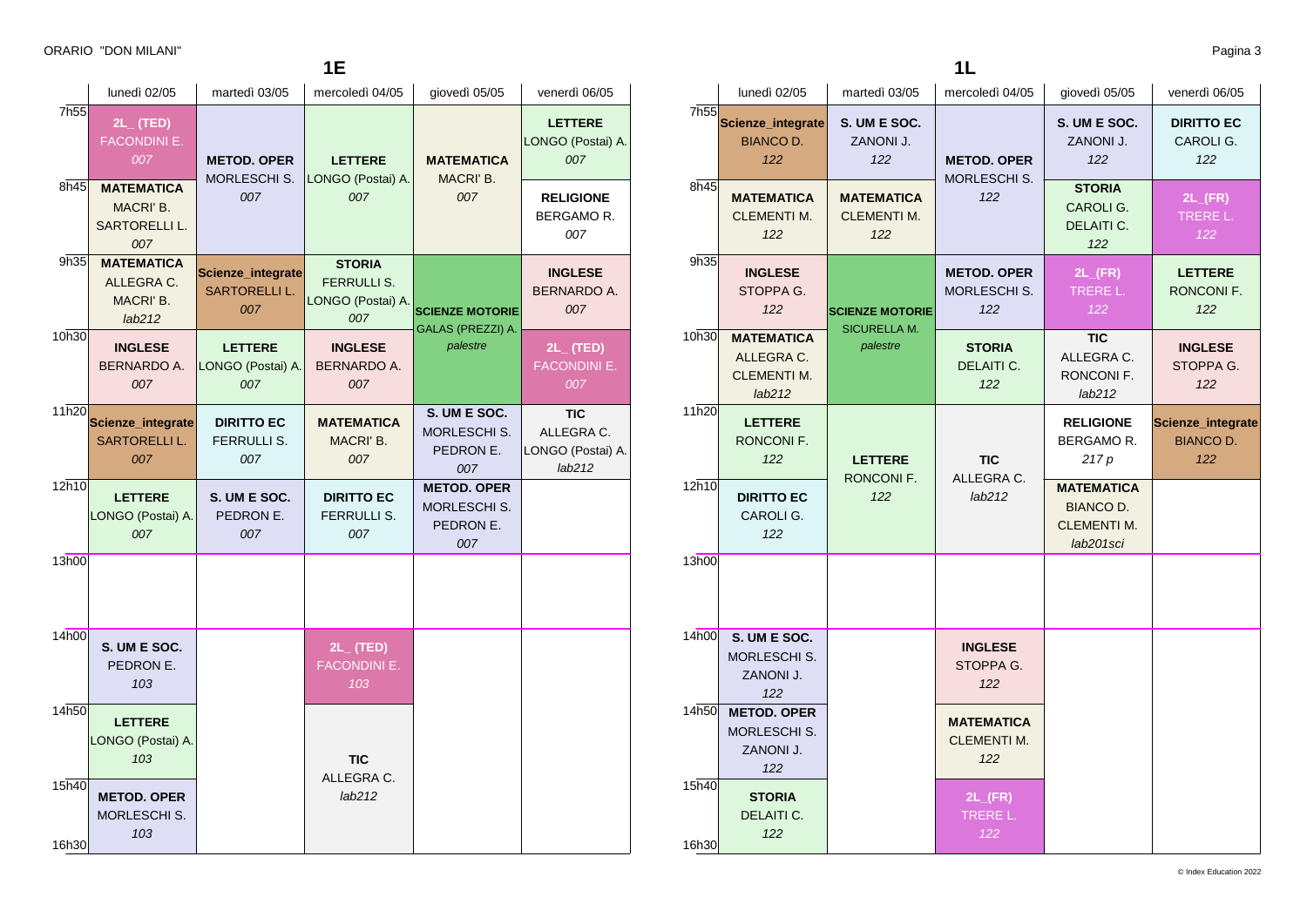|                  | lunedì 02/05                                       | martedì 03/05                               | mercoledì 04/05                                  | giovedì 05/05                                    | venerdì 06/05                                |
|------------------|----------------------------------------------------|---------------------------------------------|--------------------------------------------------|--------------------------------------------------|----------------------------------------------|
| 7 <sub>h55</sub> | <b>EC AZIEND</b><br><b>MORANDIL.</b><br>003        | <b>EC AZIEND</b>                            | Scienze_integrate<br><b>SARTORELLI L.</b><br>003 | <b>CHIMICA</b><br><b>SARTORELLI L.</b><br>003    | <b>INGLESE</b><br>LA MICELA L.<br>003        |
| 8h45             | <b>MATEMATICA</b><br><b>BORTOT M.</b>              | <b>MORANDIL.</b><br>003                     | <b>CHIMICA</b><br><b>SARTORELLI L.</b><br>003    | Scienze_integrate<br><b>SARTORELLI L.</b><br>003 | <b>LETTERE</b><br>DE ROSA E.                 |
| 9h35             | 003                                                | <b>LETTERE</b><br>DE ROSA E.<br>003         | $2L$ <sub>(FR)</sub><br>ZANDONAI M M.<br>003     | <b>GEOGRAFIA</b><br><b>CORRADETTI A.</b><br>003  | 003                                          |
| 10h30            | <b>DIRITTO EC</b><br><b>MOLICA NARDO P.</b><br>003 | <b>INFORMATICA</b><br>CAMMARATA J.          | <b>MATEMATICA</b><br><b>BORTOT M.</b><br>003     | <b>LETTERE</b><br>DE ROSA E.<br>003              | <b>GEOGRAFIA</b><br>CORRADETTI A.<br>003     |
| 11h20            | <b>LETTERE</b>                                     | lab210                                      | <b>INGLESE</b><br>LA MICELA L.<br>lab109lingue   | <b>SCIENZE MOTORIE</b><br><b>VETTORIN.</b>       | $2L$ <sub>(FR)</sub><br>ZANDONAI M M.<br>003 |
| 12h10            | DE ROSA E.<br>003                                  | <b>INGLESE</b><br>LA MICELA L.<br>003       | <b>GEOGRAFIA</b><br><b>CORRADETTI A.</b><br>003  | palestre                                         |                                              |
| 13h00            |                                                    |                                             |                                                  |                                                  |                                              |
| 14h00            |                                                    | <b>RELIGIONE</b><br>TRINCHESE G.<br>104     |                                                  | $2L$ <sub>(FR)</sub><br>ZANDONAI M M.<br>104     |                                              |
| 14h50            |                                                    | <b>LETTERE</b><br>DE ROSA E.<br>104         |                                                  | <b>MATEMATICA</b><br><b>BORTOT M.</b><br>104     |                                              |
| 15h40<br>16h30   |                                                    | <b>DIRITTO EC</b><br>MOLICA NARDO P.<br>104 |                                                  | <b>EC AZIEND</b><br><b>MORANDI L.</b><br>104     |                                              |

|       | lunedì 02/05                                 | martedì 03/05                              | mercoledì 04/05                             | giovedì 05/05                                | venerdì 06/05                               |
|-------|----------------------------------------------|--------------------------------------------|---------------------------------------------|----------------------------------------------|---------------------------------------------|
| 7h55  | <b>LETTERE</b><br>DE ROSA E.<br>102          | <b>LETTERE</b><br>DE ROSA E.<br>102        | <b>INGLESE</b><br>CAZZANELLI L.<br>102      | <b>SCIENZE MOTORIE</b>                       | <b>INGLESE</b><br>CAZZANELLI L.<br>102      |
| 8h45  | <b>STORIA</b><br><b>GRASSO P.</b><br>102     | Scienze_integrate<br>DE TOGNIM.<br>102     | <b>EC AZIEND</b><br><b>MORANDIL.</b><br>102 | <b>SICURELLA M.</b><br>palestre              | <b>GEOGRAFIA</b><br>CORRADETTI A.<br>102    |
| 9h35  | <b>DIRITTO EC</b><br>LIUZZO M.<br>102        | <b>MATEMATICA</b><br>CAFORIO R.<br>102     | <b>LETTERE</b>                              | <b>DIRITTO EC</b><br>LIUZZO M.<br>102        | <b>RELIGIONE</b><br>TRINCHESE G.<br>102     |
| 10h30 | <b>EC AZIEND</b><br><b>MORANDI L.</b><br>102 | <b>INGLESE</b><br>CAZZANELLI L.<br>102     | DE ROSA E.<br>102                           | <b>EC AZIEND</b><br><b>MORANDI L.</b><br>102 | <b>MATEMATICA</b><br>CAFORIO R.<br>102      |
| 11h20 | <b>MATEMATICA</b><br>CAFORIO R.<br>102       | <b>GEOGRAFIA</b><br>CORRADETTI A.<br>102   | <b>GEOGRAFIA</b><br>CORRADETTI A.<br>102    | <b>STORIA</b><br>GRASSO P.<br>102            | $2L_{-}$ (TED)<br>MONTI GUARNIERI G.<br>102 |
| 12h10 | $2L_{-}$ (TED)<br>MONTI GUARNIERI G.<br>102  | <b>CHIMICA</b><br>DE TOGNI M.<br>lab201sci | <b>MATEMATICA</b><br>CAFORIO R.<br>102      | $2L_{-}$ (TED)<br>MONTI GUARNIERI G.<br>102  |                                             |
| 13h00 |                                              |                                            |                                             |                                              |                                             |
| 14h00 |                                              | <b>STORIA</b><br><b>GRASSO P.</b><br>102   |                                             | <b>CHIMICA</b><br>DE TOGNI M.<br>102         |                                             |
| 14h50 |                                              | <b>INFORMATICA</b>                         |                                             | <b>EC AZIEND</b><br><b>MORANDI L.</b><br>102 |                                             |
| 15h40 |                                              | CAMMARATA J.<br>lab210                     |                                             | Scienze_integrate<br>DE TOGNI M.             |                                             |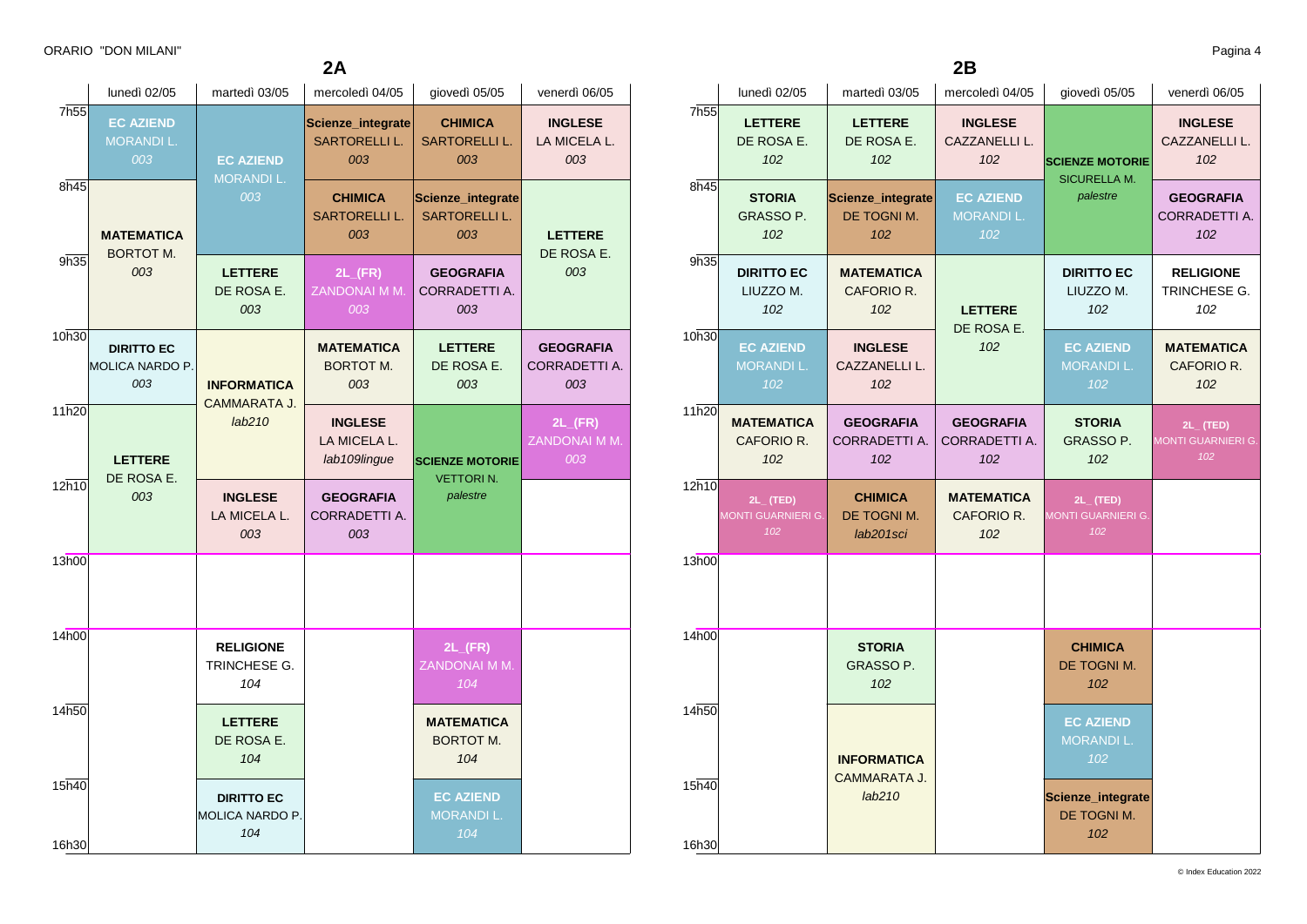$2C$ 

|                | lunedì 02/05                                                      | martedì 03/05                                         | mercoledì 04/05                                 | giovedì 05/05                       | venerdì 06/05                                             |
|----------------|-------------------------------------------------------------------|-------------------------------------------------------|-------------------------------------------------|-------------------------------------|-----------------------------------------------------------|
| 7h55           | <b>TIC</b><br>ALLEGRA C.                                          | S. UM E SOC.<br>DE SIMONE R.<br>208                   | Scienze_integrate<br>DE TOGNI M.<br>208         | S. UM E SOC.<br>DE SIMONE R.<br>208 | <b>MATEMATICA</b><br>CAFORIO R.<br>208                    |
| 8h45           | lab212                                                            | MATEMATICA<br>CAFORIO R.<br>208                       | <b>GEOGRAFIA</b><br>CORRADETTI A.<br>208        | <b>LETTERE</b><br>CASTALDO E.       | $2L$ (TED)<br>ROBOL D.<br>208                             |
| 9h35           | <b>GEOGRAFIA</b><br>CORRADETTI A.<br>208                          | <b>LETTERE</b><br>ALLEGRA C.<br>CASTALDO E.<br>lab211 | <b>LETTERE</b><br>CASTALDO E.<br>208            | 208                                 | <b>METOD. OPER</b><br>DE SIMONE R.<br>MORLESCHI S.<br>208 |
|                | 10h30 Scienze_integrate<br>CAFORIO R.<br>DE TOGNI M.<br>lab201sci | <b>LETTERE</b><br>CASTALDO E.<br>208                  | $2L_{-}$ (TED)<br>ROBOL D.<br>208               | MATEMATICA<br>CAFORIO R.<br>208     | <b>DIRITTO EC</b><br>DE MARIA M.<br>208                   |
| 11h20          | <b>METOD. OPER</b><br>MORLESCHI S.                                | <b>INGLESE</b><br>LACAVA C.<br>PATON M.<br>208,217 p  | <b>SCIENZE MOTORIE</b><br>MANICA P.<br>palestre | $2L_{-}$ (TED)<br>ROBOL D.<br>208   | Scienze_integrate<br>DE TOGNI M.<br>208                   |
| 12h10          | 208                                                               | <b>DIRITTO EC</b><br>DE MARIA M.<br>208               |                                                 | <b>INGLESE</b><br>PATON M.<br>208   |                                                           |
| 13h00          |                                                                   |                                                       |                                                 |                                     |                                                           |
| 14h00          | <b>LETTERE</b><br>CASTALDO E.<br>208                              |                                                       | S. UM E SOC.<br>DE SIMONE R.                    |                                     |                                                           |
| 14h50          | <b>MATEMATICA</b><br>CAFORIO R.<br>208                            |                                                       | <b>MORLESCHI S.</b><br>208                      |                                     |                                                           |
| 15h40<br>16h30 | <b>INGLESE</b><br>PATON M.<br>208                                 |                                                       | <b>RELIGIONE</b><br>BERGAMO R.<br>208           |                                     |                                                           |

> **EC AZIEND** VIESTE L.

10h30

 $11h20$ 

13h00

14h00

14h50

15h40

16h30

| 2D            |                                             |                                             |                                             |                                            |                                            |  |  |
|---------------|---------------------------------------------|---------------------------------------------|---------------------------------------------|--------------------------------------------|--------------------------------------------|--|--|
|               | lunedì 02/05                                | martedì 03/05                               | mercoledì 04/05                             | giovedì 05/05                              | venerdì 06/05                              |  |  |
| 7h55          | <b>MATEMATICA</b><br>CHIUSOLE M.<br>204     | Scienze_integrate<br>DE TOGNI M.<br>204     | <b>MATEMATICA</b><br>CHIUSOLE M.<br>204     | <b>INFORMATICA</b><br>ALLEGRA C.           | <b>DIRITTO EC</b><br>D'AMARIO V.<br>204    |  |  |
| 8h45          | <b>LETTERE</b><br>PIZZINI T.<br>204         | <b>DIRITTO EC</b><br>D'AMARIO V.<br>204     | <b>CHIMICA</b><br>DE TOGNI M.<br>204        | lab212                                     | $2L_{-}$ (TED)<br>LEO M.<br>204            |  |  |
| 9h35          | <b>EC AZIEND</b><br><b>VIESTE L.</b><br>204 | <b>GEOGRAFIA</b><br>CORRADETTI A.<br>204    | <b>EC AZIEND</b><br><b>VIESTE L.</b><br>204 | <b>MATEMATICA</b><br>CHIUSOLE M.<br>204    | <b>GEOGRAFIA</b><br>CORRADETTI A.<br>204   |  |  |
| 10h30         | $2L_{-}$ (TED)<br>LEO M.<br>204             | <b>EC AZIEND</b><br><b>VIESTE L.</b><br>204 | <b>LETTERE</b><br>PIZZINI T.<br>204         | <b>INGLESE</b><br>ANGELIK.<br>204          | <b>INGLESE</b><br>ANGELIK.<br>lab109lingue |  |  |
| 11h20         | <b>GEOGRAFIA</b><br>CORRADETTI A.<br>204    | <b>MATEMATICA</b><br>CHIUSOLE M.<br>204     | <b>SCIENZE MOTORIE</b><br>PETROLLIT.        | <b>LETTERE</b>                             | <b>LETTERE</b><br>PIZZINI T.<br>204        |  |  |
| $12\bar{h}10$ | Scienze_integrate<br>DE TOGNI M.<br>204     | <b>LETTERE</b><br>PIZZINI T.<br>204         | palestre                                    | PIZZINI T.<br>204                          |                                            |  |  |
| 13h00         |                                             |                                             |                                             |                                            |                                            |  |  |
| 14h00         |                                             | <b>LETTERE</b><br>PIZZINI T.<br>204         |                                             | <b>RELIGIONE</b><br>TRINCHESE G.<br>204    |                                            |  |  |
| 14h50         |                                             | <b>INGLESE</b><br>ANGELIK.<br>204           |                                             | <b>CHIMICA</b><br>DE TOGNI M.<br>lab201sci |                                            |  |  |

**2L\_ (TED)** LEO M.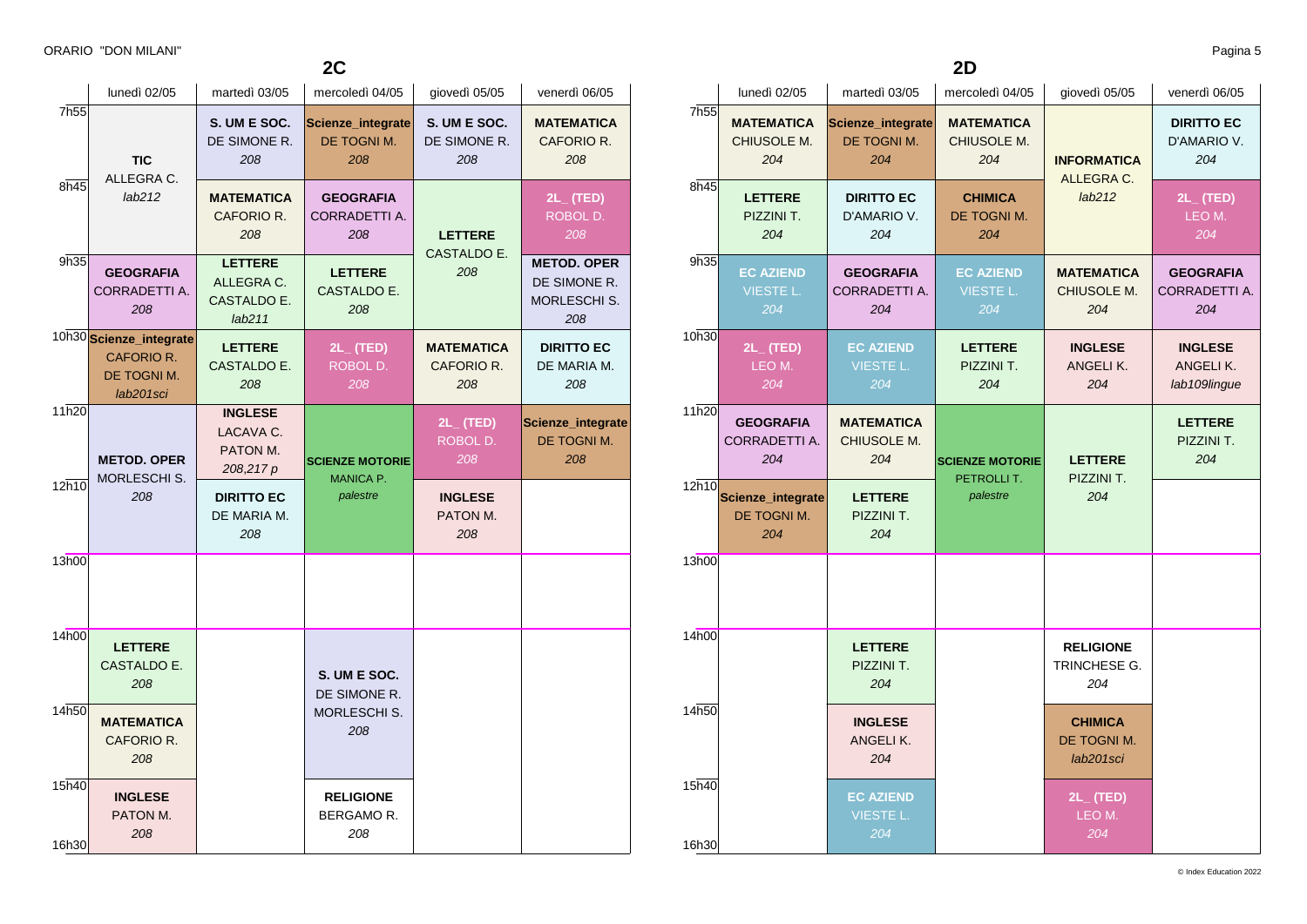|                          |                                                                |                                                            | 2Е                                                   |                                                    |                                                        |
|--------------------------|----------------------------------------------------------------|------------------------------------------------------------|------------------------------------------------------|----------------------------------------------------|--------------------------------------------------------|
|                          | lunedì 02/05                                                   | martedì 03/05                                              | mercoledì 04/05                                      | giovedì 05/05                                      | venerdì 06/05                                          |
| 7h <sub>55</sub><br>8h45 | <b>METOD. OPER</b><br>ZANELLA F.<br>114                        | <b>LETTERE</b><br><b>FACCIOLI S.</b><br>114                | <b>TIC</b><br>CAMMARATA J.<br>lab210                 | <b>INGLESE</b><br>LACAVA C.<br>114<br>S. UM E SOC. | <b>SCIENZE MOTORIE</b><br><b>VETTORIN.</b><br>palestre |
| 9h35                     | Scienze_integrate<br>DE TOGNI M.<br>114                        | <b>MATEMATICA</b><br>MACRI' B.<br>114                      | <b>GEOGRAFIA</b><br>CORRADETTI A.<br>114             | ZANONI J.<br>114                                   | $2L_{-}$ (TED)<br><b>FACONDINI E.</b><br>114           |
| 10h30                    | $2L_{-}$ (TED)<br><b>FACONDINI E.</b><br>114                   | Scienze_integrate<br>DE TOGNI M.<br>MACRI' B.<br>lab201sci | <b>INGLESE</b><br>LACAVA C.<br>PATON M.<br>114,202   | <b>RELIGIONE</b><br>BERGAMOR.<br>114               | S. UM E SOC.<br>ZANELLA F.                             |
| 11h20                    | <b>LETTERE</b><br>CAMMARATA J.<br><b>FACCIOLI S.</b><br>lab210 | <b>DIRITTO EC</b><br>DE MARIA M.<br>114                    | <b>LETTERE</b><br><b>FACCIOLI S.</b>                 | <b>MATEMATICA</b><br>MACRI' B.<br>114              | ZANONI J.<br>114                                       |
| 12h10                    | <b>MATEMATICA</b><br>MACRI' B.<br>114                          | <b>GEOGRAFIA</b><br>CORRADETTI A.<br>114                   | 114                                                  | Scienze_integrate<br>DE TOGNI M.<br>114            |                                                        |
| 13h00                    |                                                                |                                                            |                                                      |                                                    |                                                        |
| 14h00                    | <b>INGLESE</b><br>LACAVA C.<br>lab109lingue                    |                                                            | <b>METOD. OPER</b><br>ZANELLA F.<br>ZANONI J.<br>114 |                                                    |                                                        |
| 14h50                    | <b>DIRITTO EC</b><br>DE MARIA M.<br>114                        |                                                            | <b>MATEMATICA</b><br>MACRI' B.<br>114                |                                                    |                                                        |
| 15h40<br>16h30           | <b>LETTERE</b><br><b>FACCIOLI S.</b><br>114                    |                                                            | $2L_{-}$ (TED)<br><b>FACONDINI E.</b><br>114         |                                                    |                                                        |

|                |                                                                 |                                                      | 21                                              |                                            |                                              |
|----------------|-----------------------------------------------------------------|------------------------------------------------------|-------------------------------------------------|--------------------------------------------|----------------------------------------------|
|                | lunedì 02/05                                                    | martedì 03/05                                        | mercoledì 04/05                                 | giovedì 05/05                              | venerdì 06/05                                |
| 7h55           | <b>TIC</b><br>DE MARCHI M.                                      | <b>MATEMATICA</b><br>MACRI' B.<br>116                | $2L_{-}$ (TED)<br>ROBOL D.<br>116               | <b>METOD. OPER</b><br>ZANELLA F.           | $2L_{-}$ (TED)<br>ROBOL D.<br>116            |
| 8h45           | lab210                                                          | Scienze_integrate<br><b>BIANCO D.</b><br>116         | <b>GEOGRAFIA</b><br><b>BONDI A.</b><br>116      | 116                                        | <b>DIRITTO EC</b><br>CAROLI G.<br>116        |
| 9h35           | <b>LETTERE</b><br>DE MARCHI M.<br><b>GRASSO P.</b><br>lab210    | <b>METOD. OPER</b><br>ZANELLA F.<br>ZANONI J.<br>116 | <b>INGLESE</b><br><b>BERNARDO A.</b><br>116     | <b>LETTERE</b><br><b>GRASSO P.</b>         | <b>MATEMATICA</b><br>MACRI' B.<br>116        |
|                | 10h30 Scienze_integrate<br><b>BIANCO D.</b><br>MACRI' B.<br>116 | <b>LETTERE</b><br>GRASSO P.                          | S. UM E SOC.<br>ZANELLA F.                      | 116                                        | Scienze_integrate<br><b>BIANCO D.</b><br>116 |
| 11h20          | <b>INGLESE</b><br>ANGELIK.<br>BERNARDO A.<br>116,217 p          | 116                                                  | ZANONI J.<br>116                                | <b>GEOGRAFIA</b><br><b>BONDI A.</b><br>116 | <b>INGLESE</b><br><b>BERNARDO A.</b><br>116  |
| 12h10          | S. UM E SOC.<br>ZANONI J.<br>116                                | S. UM E SOC.<br>ZANONI J.<br>116                     | <b>LETTERE</b><br>GRASSO P.<br>lab210           | <b>MATEMATICA</b><br>MACRI' B.<br>116      |                                              |
| 13h00          |                                                                 |                                                      |                                                 |                                            |                                              |
| 14h00          | $2L_{-}$ (TED)<br>ROBOL D.<br>116                               |                                                      | <b>MATEMATICA</b><br>MACRI' B.<br>116           |                                            |                                              |
| 14h50          | <b>SCIENZE MOTORIE</b>                                          |                                                      | <b>RELIGIONE</b><br><b>BALDESSARI B.</b><br>116 |                                            |                                              |
| 15h40<br>16h30 | GALAS (PREZZI) A.<br>palestre                                   |                                                      | <b>DIRITTO EC</b><br>CAROLI G.<br>116           |                                            |                                              |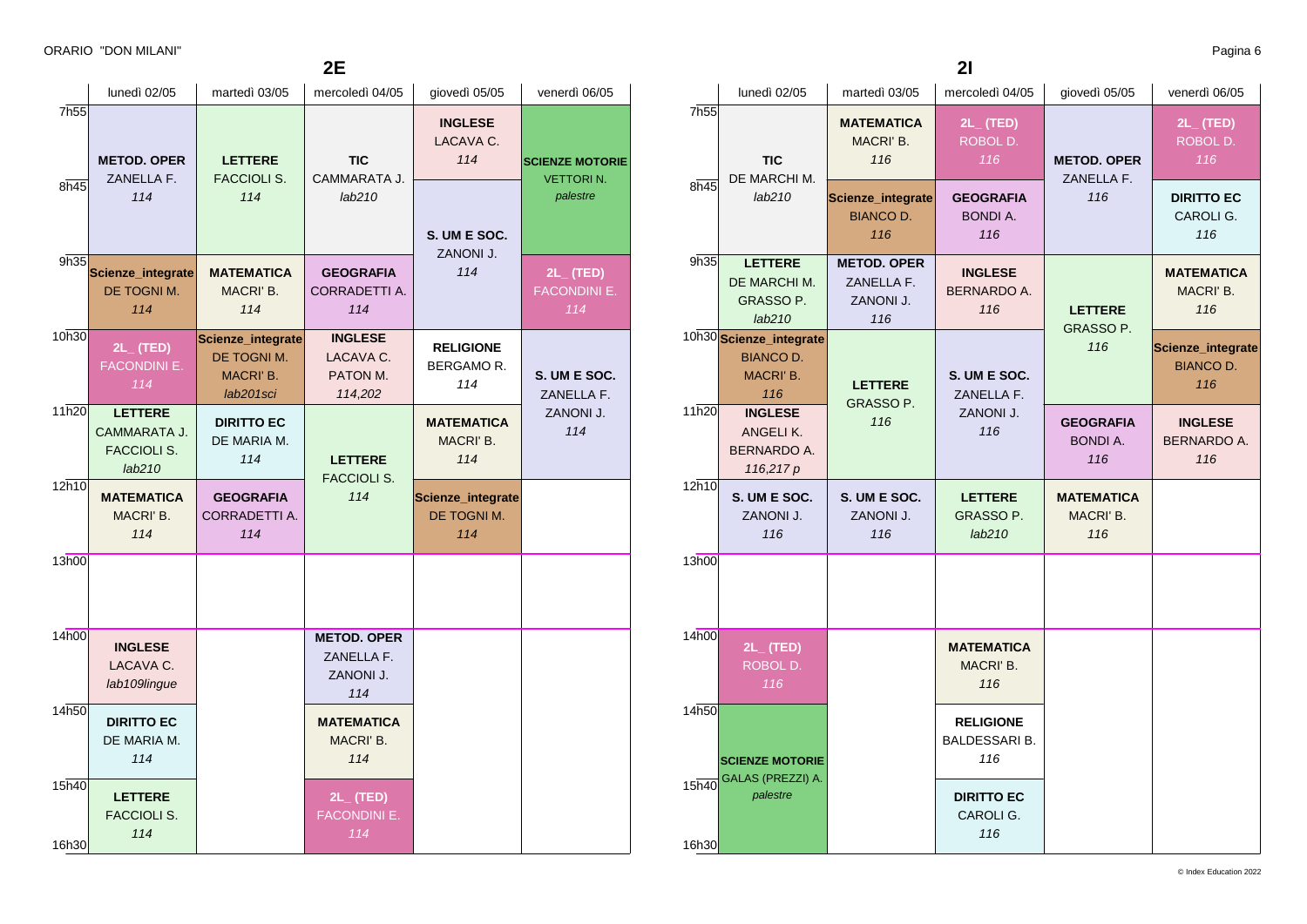ORARIO "DON MILANI" Pagina 7

|                |                                                         |                                                      | 2L                                                   |                                                                     |                                                |
|----------------|---------------------------------------------------------|------------------------------------------------------|------------------------------------------------------|---------------------------------------------------------------------|------------------------------------------------|
|                | lunedì 02/05                                            | martedì 03/05                                        | mercoledì 04/05                                      | giovedì 05/05                                                       | venerdì 06/05                                  |
| 7h55           | Scienze_integrate<br>DE TOGNI M.<br>011                 | <b>MATEMATICA</b><br><b>CLEMENTI M.</b><br>011       | <b>LETTERE</b><br><b>FACCIOLI S.</b>                 | <b>TIC</b><br>DE MARCHI M.                                          | S. UM E SOC.<br>MORLESCHI S.                   |
| 8h45           | <b>INGLESE</b><br>CAZZANELLI L.<br>011                  | <b>DIRITTO EC</b><br>CAROLI G.<br>011                | 011                                                  | lab210                                                              | ZANONI J.<br>011                               |
| 9h35           | $2L$ <sub>(FR)</sub><br>ZANDONAI B B.<br>011            | $2L$ <sub>(FR)</sub><br>ZANDONAI B B.<br>011         | Scienze_integrate<br>DE TOGNI M.<br>011              | <b>MATEMATICA</b><br><b>CLEMENTI M.</b><br>011                      | <b>LETTERE</b><br>FACCIOLI S.                  |
| 10h30          | <b>GEOGRAFIA</b><br>CORRADETTI A.<br>011                | <b>METOD. OPER</b><br>ZANELLA F.<br>ZANONI J.<br>011 | <b>MATEMATICA</b><br><b>CLEMENTI M.</b><br>011       | <b>INGLESE</b><br>CAZZANELLI L.<br>PATON M.<br>011, lab201sci       | 011                                            |
| 11h20          | <b>METOD. OPER</b><br>ZANELLA F.                        | <b>SCIENZE MOTORIE</b><br>PETROLLI T.                | $2L$ <sub>(FR)</sub><br>ZANDONAI B B.<br>011         | Scienze_integrate<br><b>CLEMENTI M.</b><br>DE TOGNI M.<br>lab201sci | <b>MATEMATICA</b><br><b>CLEMENTI M.</b><br>011 |
| 12h10          | 011                                                     | palestre                                             | S. UM E SOC.<br>ZANONI J.<br>011                     | <b>GEOGRAFIA</b><br>CORRADETTI A.<br>011                            |                                                |
| 13h00          |                                                         |                                                      |                                                      |                                                                     |                                                |
| 14h00          | <b>LETTERE</b><br>DE MARCHI M.<br>FACCIOLI S.<br>lab212 |                                                      | <b>DIRITTO EC</b><br>CAROLI G.<br>113                |                                                                     |                                                |
| 14h50          | <b>LETTERE</b><br><b>FACCIOLI S.</b><br>113             |                                                      | <b>RELIGIONE</b><br>BERGAMO R.<br>113                |                                                                     |                                                |
| 15h40<br>16h30 | S. UM E SOC.<br>ZANONI J.<br>113                        |                                                      | <b>INGLESE</b><br>CAZZANELLI L.<br>113, lab109lingue |                                                                     |                                                |

| 3A               |                                                     |                                                  |                                                  |                                                     |                                                  |  |
|------------------|-----------------------------------------------------|--------------------------------------------------|--------------------------------------------------|-----------------------------------------------------|--------------------------------------------------|--|
|                  | lunedì 02/05                                        | martedì 03/05                                    | mercoledì 04/05                                  | giovedì 05/05                                       | venerdì 06/05                                    |  |
| 7h <sub>55</sub> | <b>LETTERE</b><br>MODENA L.<br>110                  | <b>SCIENZE MOTORIE</b><br><b>VETTORIN.</b>       | <b>DISC. TUR</b><br>CARULLO G.                   | <b>LETTERE</b><br>MODENA L.<br>110                  | <b>ARTE E TERRIT.</b><br><b>BOLNER M.</b><br>110 |  |
| 8h45             | $3L_{-}$ (TED)<br><b>FALCONE M.</b><br>lab109lingue | palestre                                         | 110                                              | <b>MATEMATICA</b><br><b>MATTIACCI E.</b><br>110     | <b>DISC. TUR</b><br><b>CARULLO G.</b><br>110     |  |
| 9h35             | <b>DISC. TUR</b><br>CARULLO G.<br>lab211            | <b>DIRITTO LEGIS.</b><br><b>BARBERIL.</b><br>110 | <b>MATEMATICA</b><br><b>MATTIACCI E.</b><br>110  | <b>DIRITTO LEGIS.</b><br>BARBERI L.<br>110          | $2L$ <sub>(FR)</sub><br>ZANDONAI M M.<br>110     |  |
| 10h30            | $2L$ <sub>(FR)</sub><br>ZANDONAI M M.<br>110        | <b>MATEMATICA</b><br><b>MATTIACCI E.</b><br>110  | <b>DIRITTO LEGIS.</b><br><b>BARBERIL.</b><br>110 | <b>INGLESE</b><br><b>BAROZZI C.</b><br>lab109lingue | <b>GEOG. TUR.</b><br>CARIDIN.<br>110             |  |
| 11h20            | <b>GEOG. TUR.</b><br>CARIDI N.<br>110               | <b>LETTERE</b><br>MODENA L.                      | $3L_{-}$ (TED)<br><b>FALCONE M.</b><br>110       | $2L$ <sub>(FR)</sub><br>ZANDONAI M M.<br>110        | <b>DIRITTO LEGIS.</b><br><b>BARBERIL.</b><br>110 |  |
| 12h10            | <b>LETTERE</b><br>MODENA L.<br>110                  | 110                                              | <b>INGLESE</b><br><b>BAROZZI C.</b><br>110       | <b>ARTE E TERRIT.</b><br>BOLNER M.<br>110           |                                                  |  |
| 13h00            |                                                     |                                                  |                                                  |                                                     |                                                  |  |
| 14h00            |                                                     | <b>INFORMATICA</b><br>CIOLA F.<br>lab212         |                                                  | $3L_{-}$ (TED)<br>FALCONE M.<br>110                 |                                                  |  |
| 14h50            |                                                     | <b>INGLESE</b><br><b>BAROZZI C.</b><br>110       |                                                  | <b>LETTERE</b><br>MODENA L.<br>110                  |                                                  |  |
| 15h40            |                                                     | <b>RELIGIONE</b><br>TRINCHESE G.<br>110          |                                                  | <b>DISC. TUR</b><br><b>CARULLO G.</b><br>110        |                                                  |  |
| 16h30            |                                                     |                                                  |                                                  |                                                     |                                                  |  |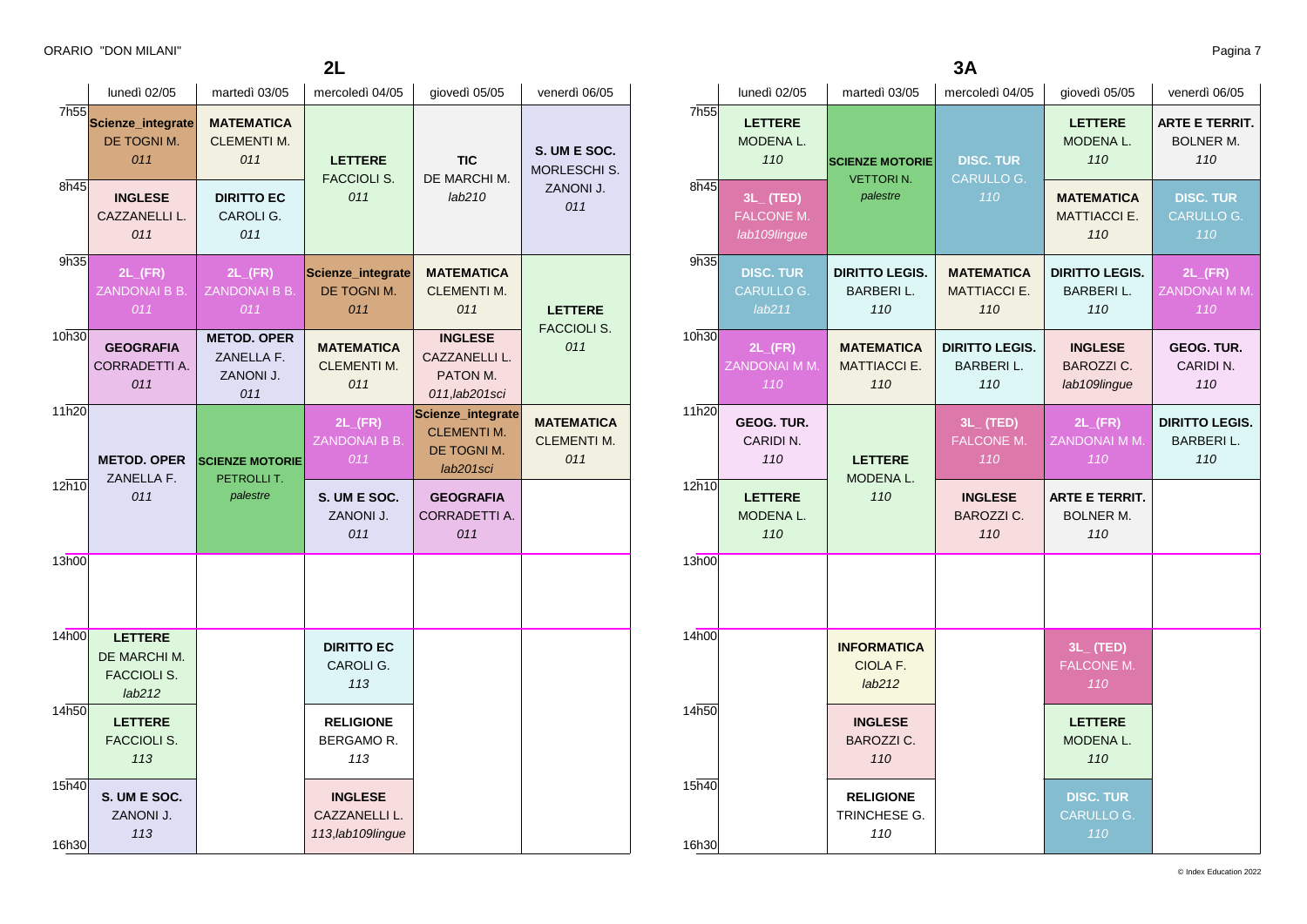|                | lunedì 02/05                                   | martedì 03/05                                                                                          | mercoledì 04/05                                                                                        | giovedì 05/05                                   | venerdì 06/05                                                                                          |
|----------------|------------------------------------------------|--------------------------------------------------------------------------------------------------------|--------------------------------------------------------------------------------------------------------|-------------------------------------------------|--------------------------------------------------------------------------------------------------------|
| 7h55           | <b>DIRITTO LEGIS.</b><br>D'AMARIO V.<br>113    | <b>DIRITTO LEGIS.</b><br>D'AMARIO V.<br>113                                                            | GEOG. TUR.<br>CARIDIN.<br>113                                                                          | <b>MATEMATICA</b><br><b>TRAINOTTI E.</b><br>113 | <b>SCIENZE MOTORIE</b><br><b>SICURELLA M.</b>                                                          |
| 8h45           | DISC. TUR<br><b>BISOFFI S.</b><br>113          | ARTE E TERRIT.<br>DECET E.<br>113                                                                      | DISC. TUR<br><b>BISOFFI S.</b><br>113                                                                  | <b>INGLESE</b><br>LA MICELA L.<br>113           | palestre                                                                                               |
| 9h35           | $2L_{-}$ (TED)<br><b>FACONDINI E.</b><br>113   | <b>MATEMATICA</b><br>TRAINOTTI E.<br>113                                                               | $2L_{-}$ (TED)<br><b>FACONDINI E.</b><br>113                                                           | <b>DISC. TUR</b><br><b>BISOFFI S.</b><br>113    | $3L$ <sub>(FR)</sub><br>ZANDONAI B B.<br>$<$ 3B $>$ fr, 113<br>3L_(SP), PRADA C.<br>$<$ 3B> sp,217 $p$ |
| 10h30          | <b>INGLESE</b><br>LA MICELA L.<br>lab109lingue | <b>DISC. TUR</b><br><b>BISOFFI S.</b>                                                                  | <b>LETTERE</b><br><b>BOLDRINI C.</b><br>113                                                            | <b>LETTERE</b><br><b>BOLDRINI C.</b>            | <b>DIRITTO LEGIS.</b><br>D'AMARIO V.<br>113                                                            |
| 11h20          | <b>LETTERE</b>                                 | lab212                                                                                                 | <b>MATEMATICA</b><br><b>TRAINOTTI E.</b><br>113                                                        | 113                                             | $2L_{-}$ (TED)<br><b>FACONDINI E.</b><br>113                                                           |
| 12h10          | <b>BOLDRINI C.</b><br>113                      | $3L$ <sub>(FR)</sub><br>ZANDONAI B B.<br>$<$ 3B $>$ fr, 113<br>3L_(SP), PRADA C.<br>$<$ 3B> sp,217 $p$ | $3L$ <sub>(FR)</sub><br>ZANDONAI B B.<br>$<$ 3B $>$ fr, 113<br>3L_(SP), PRADA C.<br>$<$ 3B> sp,217 $p$ | <b>RELIGIONE</b><br>TRINCHESE G.<br>113         |                                                                                                        |
| 13h00          |                                                |                                                                                                        |                                                                                                        |                                                 |                                                                                                        |
| 14h00          |                                                | <b>INGLESE</b><br>LA MICELA L.<br>113                                                                  |                                                                                                        | <b>ARTE E TERRIT.</b><br>DECET E.<br>113        |                                                                                                        |
| 14h50          |                                                | <b>INFORMATICA</b><br>CIOLA F.<br>113                                                                  |                                                                                                        | <b>DIRITTO LEGIS.</b><br>D'AMARIO V.<br>113     |                                                                                                        |
| 15h40<br>16h30 |                                                | <b>LETTERE</b><br><b>BOLDRINI C.</b><br>113                                                            |                                                                                                        | <b>GEOG. TUR.</b><br>CARIDI N.<br>113           |                                                                                                        |

**3C**

|                  | lunedì 02/05                                   | martedì 03/05                                     | mercoledì 04/05                                 | giovedì 05/05                                     | venerdì 06/05                                     |  |
|------------------|------------------------------------------------|---------------------------------------------------|-------------------------------------------------|---------------------------------------------------|---------------------------------------------------|--|
| 7h <sub>55</sub> | <b>RELIGIONE</b><br>TRINCHESE G.<br>101        | <b>LETTERE</b><br><b>GALLANI R.</b><br>101        | <b>LETTERE</b><br><b>GALLANI R.</b><br>101      | <b>INGLESE</b><br>CAZZANELLI L.<br>101            | <b>PSICOLOGIA</b><br><b>BOMBARDELLI R.</b><br>101 |  |
| 8h45             | <b>PSICOLOGIA</b>                              | <b>MATEMATICA</b><br>TRAINOTTI E.<br>101          | <b>INGLESE</b><br>CAZZANELLI L.<br>lab109lingue | <b>IGIENE E CMS</b><br>MODESTIK.<br>101           | <b>MATEMATICA</b><br><b>TRAINOTTI E.</b><br>101   |  |
| 9h35             | <b>BOMBARDELLI R.</b><br>101                   | <b>METOD. OPER</b><br>MUSCHIO A.<br>101           | <b>DIRITTO LEGIS.</b><br>DE MARIA M.<br>101     | <b>PSICOLOGIA</b><br><b>BOMBARDELLI R.</b><br>101 | <b>LETTERE</b><br><b>GALLANI R.</b>               |  |
| 10h30            | $2L_{-}$ (TED)<br><b>FALCONE M.</b><br>101     | <b>DIRITTO LEGIS.</b><br>DE MARIA M.<br>101       | $2L_{-}$ (TED)<br><b>FALCONE M.</b><br>101      | <b>DIRITTO LEGIS.</b><br>DE MARIA M.<br>101       | 101                                               |  |
| 11h20            | <b>LETTERE</b><br><b>GALLANI R.</b><br>101     | <b>PSICOLOGIA</b><br><b>BOMBARDELLI R.</b><br>101 | <b>IGIENE E CMS</b><br><b>MODESTIK.</b>         | <b>SCIENZE MOTORIE</b><br>MANICA P.               | <b>METOD. OPER</b><br>MUSCHIO A.<br>101           |  |
| 12h10            | <b>METOD. OPER</b><br>MUSCHIO A.<br>101        | <b>INGLESE</b><br>CAZZANELLI L.<br>101            | 101                                             | palestre                                          |                                                   |  |
| 13h00            |                                                |                                                   |                                                 |                                                   |                                                   |  |
| 14h00            | <b>LETTERE</b><br><b>GALLANI R.</b><br>101     |                                                   | <b>MATEMATICA</b><br>TRAINOTTI E.<br>101        |                                                   |                                                   |  |
| 14h50            | <b>IGIENE E CMS</b><br><b>MODESTIK.</b><br>101 |                                                   | <b>METOD. OPER</b>                              |                                                   |                                                   |  |
| 15h40<br>16h30   | <b>DIRITTO LEGIS.</b><br>DE MARIA M.<br>101    |                                                   | MUSCHIO A.<br>101                               |                                                   |                                                   |  |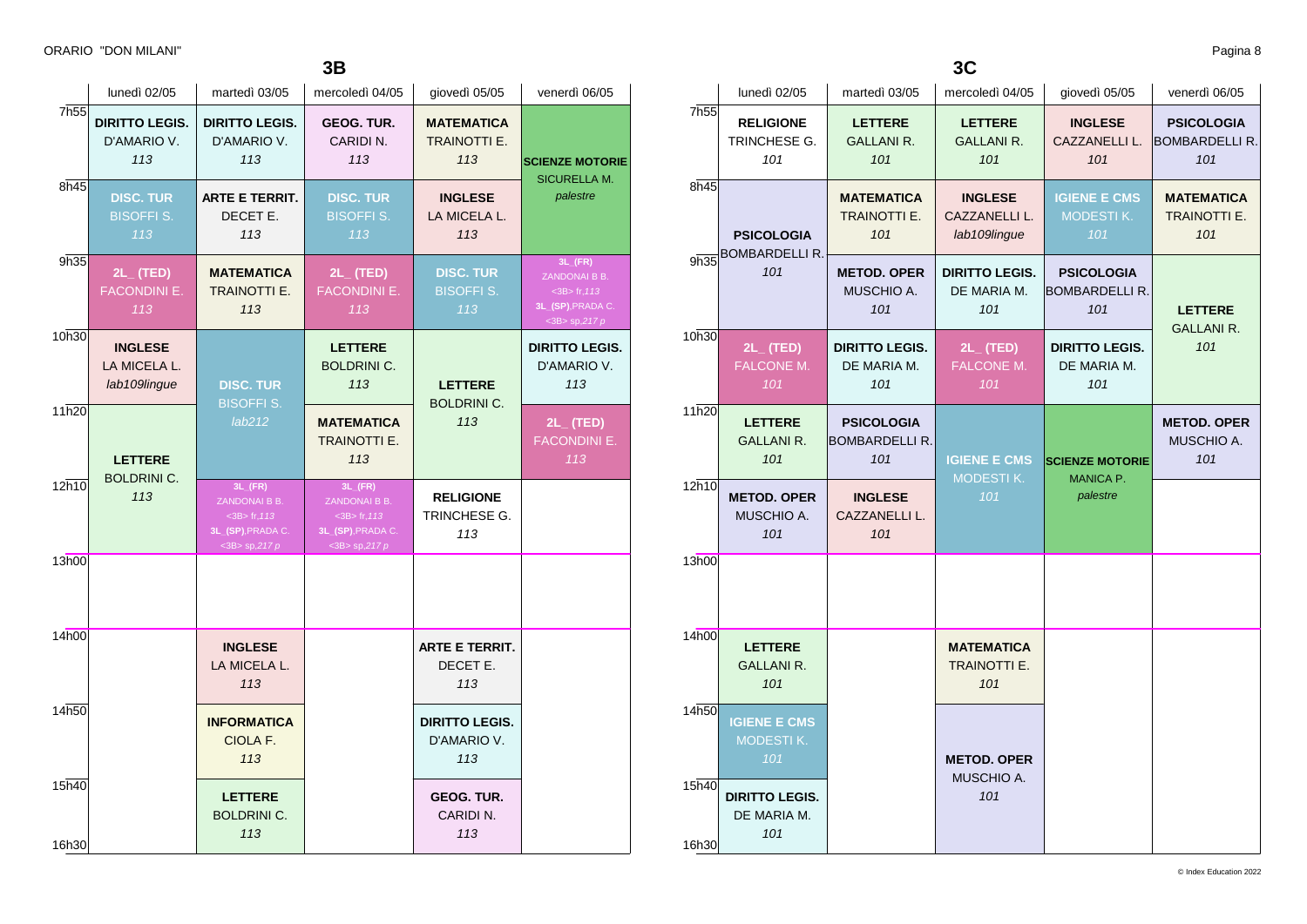**3D**

|                | lunedì 02/05                                   | martedì 03/05                                                  | mercoledì 04/05                                     | giovedì 05/05                                       | venerdì 06/05                                |
|----------------|------------------------------------------------|----------------------------------------------------------------|-----------------------------------------------------|-----------------------------------------------------|----------------------------------------------|
| 7h55           | <b>LETTERE</b>                                 | <b>MATEMATICA</b><br>TRAINOTTI E.<br>010                       | <b>ARTE E TERRIT.</b><br>DECET E.<br>010            | <b>DIRITTO LEGIS.</b><br><b>FARRUGGIA F.</b><br>010 | 3L(SP)<br>PRADA C.<br>010                    |
| 8h45           | SODA P.<br>010                                 | <b>LETTERE</b><br>SODA P.                                      | <b>INGLESE</b><br>STOPPA G.<br>010                  | 3L(SP)<br>PRADA C.<br>010                           | <b>LETTERE</b><br>SODA P.<br>lab210          |
| 9h35           | $2L$ (TED)<br><b>MONTI GUARNIERI G.</b><br>010 | 010                                                            | <b>DIRITTO LEGIS.</b><br><b>FARRUGGIA F.</b><br>010 | <b>INGLESE</b><br>STOPPA G.<br>010                  | <b>DIRITTO LEGIS.</b><br>FARRUGGIA F.<br>010 |
| 10h30          | <b>DISC. TUR</b><br>PATTANARO M.               | $2L_{-}$ (TED)<br>MONTI GUARNIERI G. MONTI GUARNIERI G.<br>010 | $2L_{-}$ (TED)<br>010                               | <b>MATEMATICA</b><br><b>TRAINOTTI E.</b><br>010     | <b>INFORMATICA</b><br>CAMMARATA J.<br>lab212 |
| 11h20          | 010                                            | <b>INGLESE</b><br>STOPPA G.<br>010                             | <b>DISC. TUR</b><br>PATTANARO M.<br>010             | <b>SCIENZE MOTORIE</b><br>PETROLLIT.                | <b>DISC. TUR</b><br>PATTANARO M.<br>010      |
| 12h10          | <b>GEOG. TUR.</b><br>CARIDIN.<br>010           | <b>ARTE E TERRIT.</b><br>DECET E.<br>010                       | <b>MATEMATICA</b><br><b>TRAINOTTI E.</b><br>010     | palestre                                            |                                              |
| 13h00          |                                                |                                                                |                                                     |                                                     |                                              |
| 14h00          |                                                | <b>DISC. TUR</b><br>PATTANARO M.<br>121                        |                                                     | <b>RELIGIONE</b><br>BERGAMOR.<br>121                |                                              |
| 14h50          |                                                | <b>DIRITTO LEGIS.</b><br><b>FARRUGGIA F.</b><br>121            |                                                     | GEOG. TUR.<br>CARIDI N.<br>121                      |                                              |
| 15h40<br>16h30 |                                                | 3L(SP)<br>PRADA C.<br>121                                      |                                                     | <b>LETTERE</b><br>SODA P.<br>121                    |                                              |

**3E**

|                  | lunedì 02/05                                     | martedì 03/05                          | mercoledì 04/05                                                 | giovedì 05/05                                                    | venerdì 06/05                             |
|------------------|--------------------------------------------------|----------------------------------------|-----------------------------------------------------------------|------------------------------------------------------------------|-------------------------------------------|
| 7h <sub>55</sub> | <b>RELIGIONE</b><br>BERGAMO R.<br>215            | <b>PSICOLOGIA</b>                      | <b>LETTERE</b>                                                  | <b>PSICOLOGIA</b>                                                | <b>LETTERE</b><br>DELAITI C.<br>215       |
| 8h45             | <b>METOD. OPER</b><br>COMPER S.<br>215           | PEDICONI P.<br>215                     | DELAITI C.<br>215                                               | PEDICONI P.<br>215                                               | <b>IGIENE E CMS</b><br>FORZIATI C.<br>215 |
| 9h35             | $2L_{-}$ (TED)<br>PETRUZZELLI O.<br>215          | <b>INGLESE</b><br>LACAVA C.<br>215     | <b>METOD. OPER</b><br>COMPER S.                                 | <b>LETTERE</b><br>DELAITI C.<br>215                              | <b>PSICOLOGIA</b><br>PEDICONI P.<br>215   |
| 10h30            | <b>DIRITTO LEGIS.</b><br>CAROLI G.<br>215        | <b>LETTERE</b><br>DELAITI C.<br>215    | 215                                                             | <b>INGLESE</b><br>LACAVA C.<br>215                               | <b>DIRITTO LEGIS.</b><br>CAROLI G.<br>215 |
| 11h20<br>12h10   | <b>IGIENE E CMS</b><br><b>FORZIATI C.</b><br>215 | <b>METOD. OPER</b><br>COMPER S.<br>215 | <b>MATEMATICA</b><br>CAFORIO R.<br>215<br><b>DIRITTO LEGIS.</b> | <b>DIRITTO LEGIS.</b><br>CAROLI G.<br>215<br><b>IGIENE E CMS</b> | <b>MATEMATICA</b><br>CAFORIO R.<br>215    |
|                  |                                                  |                                        | CAROLI G.<br>215                                                | <b>FORZIATI C.</b><br>lab211                                     |                                           |
| 13h00            |                                                  |                                        |                                                                 |                                                                  |                                           |
| 14h00            | <b>MATEMATICA</b><br>CAFORIO R.<br>215           |                                        | $2L_{-}$ (TED)<br>PETRUZZELLI O.<br>215                         |                                                                  |                                           |
| 14h50            | <b>LETTERE</b><br>DELAITI C.<br>215              |                                        | <b>SCIENZE MOTORIE</b>                                          |                                                                  |                                           |
| 15h40<br>16h30   | <b>INGLESE</b><br>LACAVA C.<br>lab109lingue      |                                        | PETROLLIT.<br>palestre                                          |                                                                  |                                           |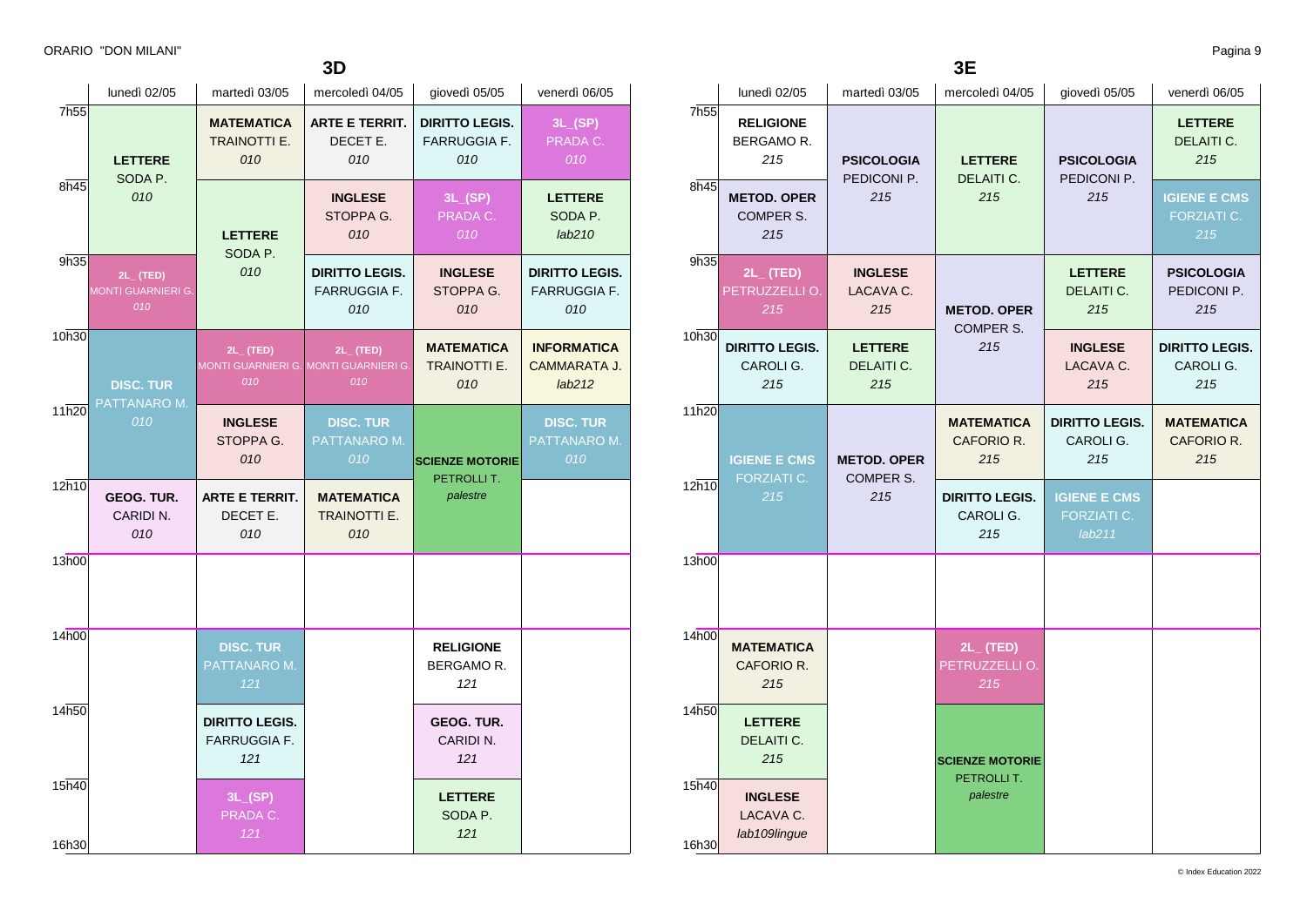**3F**

|                |                                             |                                             | JГ                                              |                                             |                                                 |
|----------------|---------------------------------------------|---------------------------------------------|-------------------------------------------------|---------------------------------------------|-------------------------------------------------|
|                | lunedì 02/05                                | martedì 03/05                               | mercoledì 04/05                                 | giovedì 05/05                               | venerdì 06/05                                   |
| 7h55           | <b>LETTERE</b><br><b>LETTERE</b><br>117     | <b>BOLDRINI B.</b>                          | <b>DIRITTO LEGIS.</b><br>D'AMARIO V.<br>117     | 3L(SP)<br>PRADA C.<br>117                   | <b>RELIGIONE</b><br>TRINCHESE G.<br>117         |
| 8h45           | <b>BOLDRINI B.</b><br>117                   | $2L_{-}$ (TED)<br>LEO M.<br>117             | <b>LETTERE</b><br><b>BOLDRINI B.</b>            | <b>LETTERE</b><br><b>BOLDRINI B.</b><br>117 | <b>MATEMATICA</b><br><b>CENTORAME M.</b><br>117 |
| 9h35           | <b>ARTE E TERRIT.</b><br>DECET E.<br>117    | <b>ARTE E TERRIT.</b><br>DECET E.<br>117    | 117                                             | <b>DISC. TUR</b><br>PATTANARO M.            | <b>INGLESE</b><br>ANGELIK.<br>lab109lingue      |
| 10h30          | <b>MATEMATICA</b><br>CENTORAME M.<br>117    | <b>DIRITTO LEGIS.</b><br>D'AMARIO V.<br>117 | <b>MATEMATICA</b><br><b>CENTORAME M.</b><br>117 | 117                                         | 3L(SP)<br>PRADA C.<br>117                       |
| 11h20          | <b>DIRITTO LEGIS.</b><br>D'AMARIO V.<br>117 | <b>GEOG. TUR.</b><br>CARIDI N.<br>117       | $2L_{-}$ (TED)<br>LEO M.<br>117                 | $2L_{-}$ (TED)<br>LEO M.<br>lab109lingue    | <b>GEOG. TUR.</b><br>CARIDI N.<br>117           |
| 12h10          | <b>DISC. TUR</b><br>PATTANARO M.<br>117     | <b>INGLESE</b><br>ANGELIK.<br>117           | <b>DISC. TUR</b><br>PATTANARO M.<br>117         | <b>INGLESE</b><br>ANGELIK.<br>117           |                                                 |
| 13h00          |                                             |                                             |                                                 |                                             |                                                 |
| 14h00          |                                             | 3L(SP)<br>PRADA C.<br>117                   |                                                 | <b>DIRITTO LEGIS.</b><br>D'AMARIO V.<br>117 |                                                 |
| 14h50          |                                             | <b>INFORMATICA</b><br>ALLEGRA C.<br>lab211  |                                                 | <b>SCIENZE MOTORIE</b>                      |                                                 |
| 15h40<br>16h30 |                                             | <b>DISC. TUR</b><br>PATTANARO M.<br>117     |                                                 | <b>MANICA P.</b><br>palestre                |                                                 |

**3G**

|                  | lunedì 02/05                                  | martedì 03/05                                          | mercoledì 04/05                                     | giovedì 05/05                                  | venerdì 06/05                                   |
|------------------|-----------------------------------------------|--------------------------------------------------------|-----------------------------------------------------|------------------------------------------------|-------------------------------------------------|
| 7h <sub>55</sub> | <b>ARTE E TERRIT.</b><br>DECET E.<br>205      | <b>LETTERE</b><br>RONCONI F.                           | $2L_{-}$ (TED)<br><b>FALCONE M.</b><br>lab109lingue | <b>STORIA</b><br>DELAITI C.<br>205             | <b>LETTERE</b><br>RONCONI F.                    |
| 8h45             | <b>DIRITTO LEGIS.</b>                         | 205                                                    | <b>ARTE E TERRIT.</b><br>DECET E.<br>205            | GEOG. TUR.<br><b>BONDI A.</b><br>205           | 205                                             |
| 9h35             | MOLICA NARDO P.<br>205                        | 3L(SP)<br>MICHELETTI T.<br>205                         | <b>MATEMATICA</b><br>CHIUSOLE M.<br>205             | <b>DISC. TUR</b>                               | 3L(SP)<br>MICHELETTI T.<br>205                  |
| 10h30            | <b>STORIA</b><br>DELAITI C.<br>205            | <b>MATEMATICA</b><br>CHIUSOLE M.<br>205                | <b>INGLESE</b><br>LA MICELA L.<br>205               | <b>CARLUCCI L.</b><br>205                      | <b>RELIGIONE</b><br><b>BALDESSARI B.</b><br>205 |
| 11h20            | <b>MATEMATICA</b><br>CHIUSOLE M.<br>205       | <b>INGLESE</b><br>LA MICELA L.<br>205                  | 3L(SP)<br>MICHELETTI T.<br>205                      | $2L_{-}$ (TED)<br>FALCONE M.<br>205            | $2L$ (TED)<br>FALCONE M.<br>205                 |
| 12h10            | <b>DISC. TUR</b><br><b>CARLUCCI L.</b><br>205 | <b>DIRITTO LEGIS.</b><br>MOLICA NARDO P.<br>205        | <b>DISC. TUR</b><br><b>CARLUCCI L.</b><br>205       | <b>INGLESE</b><br>LA MICELA L.<br>lab109lingue |                                                 |
| 13h00            |                                               |                                                        |                                                     |                                                |                                                 |
| 14h00            |                                               | <b>DIRITTO LEGIS.</b><br><b>MOLICA NARDO P.</b><br>205 |                                                     | <b>DISC. TUR</b><br><b>CARLUCCI L.</b><br>205  |                                                 |
| 14h50            |                                               | GEOG. TUR.<br><b>BONDI A.</b><br>205                   |                                                     | <b>SCIENZE MOTORIE</b>                         |                                                 |
| 15h40<br>16h30   |                                               | <b>INFORMATICA</b><br>ALLEGRA C.<br>lab212             |                                                     | GALAS (PREZZI) A.<br>palestre                  |                                                 |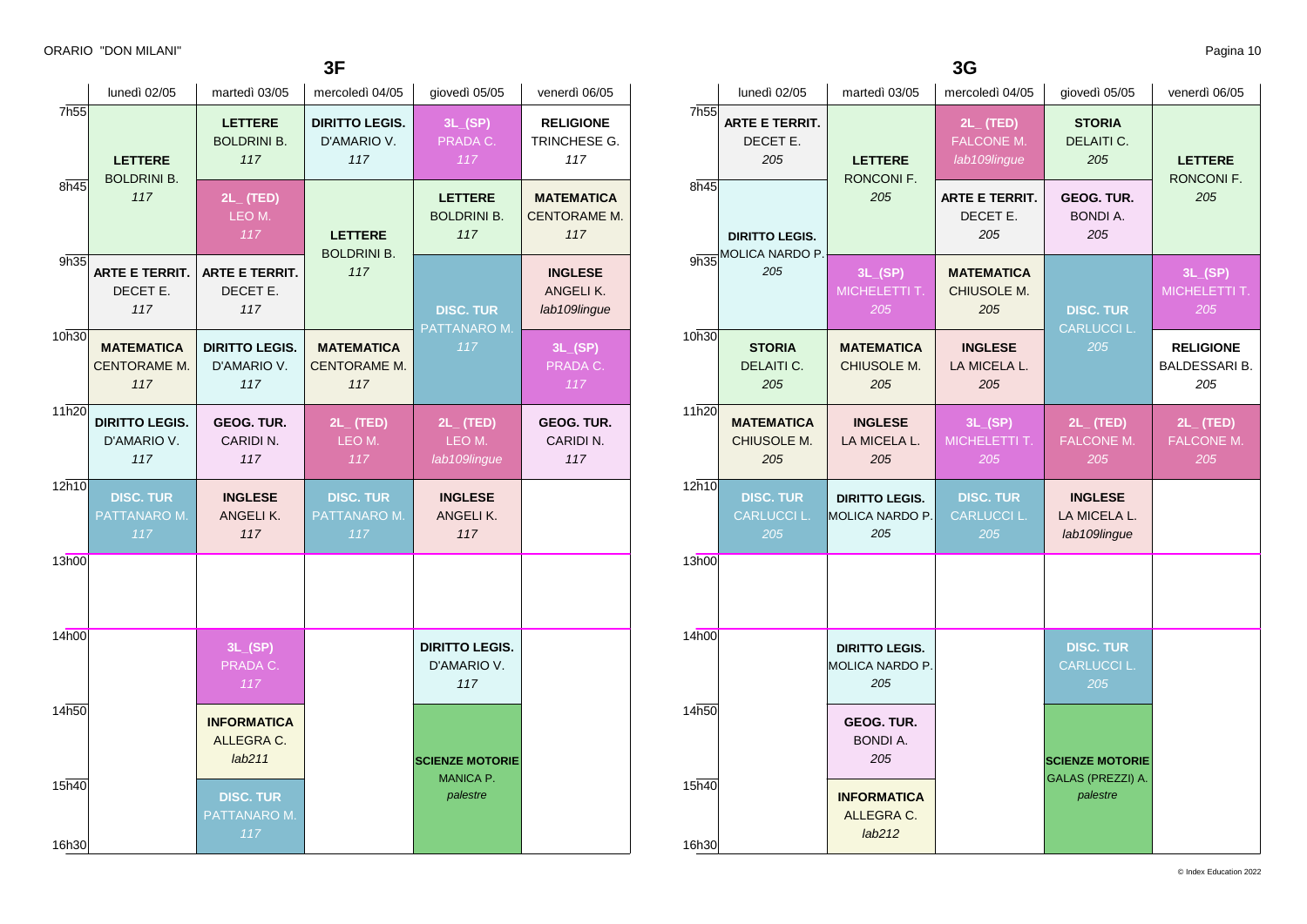|                  |                                              |                                            | 3 <sub>i</sub>                                 |                                                                                             |                                                                                                     |
|------------------|----------------------------------------------|--------------------------------------------|------------------------------------------------|---------------------------------------------------------------------------------------------|-----------------------------------------------------------------------------------------------------|
|                  | lunedì 02/05                                 | martedì 03/05                              | mercoledì 04/05                                | giovedì 05/05                                                                               | venerdì 06/05                                                                                       |
| 7h <sub>55</sub> | <b>DIRITTO LEGIS.</b><br>CAROLI G.<br>214    | <b>DIRITTO LEGIS.</b><br>CAROLI G.<br>214  | <b>PSICOLOGIA</b><br>MARCHI M.                 | <b>INGLESE</b><br>ANGELIK.<br>214                                                           | <b>MATEMATICA</b><br>ALLEGRA C.<br>lab210                                                           |
| 8h45             | <b>IGIENE E CMS</b><br><b>BIANCO D.</b>      | <b>LETTERE</b><br>VALDUGA L.<br>214        | 214                                            | <b>LETTERE</b><br>VALDUGA L.<br>214                                                         | <b>LETTERE</b><br>VALDUGA L.<br>214                                                                 |
| 9h35             | 214                                          | <b>METOD, OPER</b>                         | <b>LETTERE</b><br>VALDUGA L.                   | (TED), FALCONE M<br>$3$ ted, 214<br>$2L$ <sub>(FR)</sub><br>ZANDONAI B B.<br>$<$ 3i> fr,202 | <b>METOD, OPER</b><br>COMPER S.<br>lab212                                                           |
| 10h30            | <b>INGLESE</b><br>ANGELIK.<br>lab210         | COMPER S.<br>214                           | 214                                            | <b>DIRITTO LEGIS.</b><br>CAROLI G.<br>214                                                   | (TED), FALCONE M.<br>21.<br>$3$ ted, 214<br>$2L$ <sub>(FR)</sub><br>ZANDONAI B B.<br>$<$ 3i> fr,202 |
| 11h20            | <b>PSICOLOGIA</b><br><b>MARCHI M.</b><br>214 | <b>SCIENZE MOTORIE</b><br><b>VETTORIN.</b> | <b>INGLESE</b><br>ANGELIK.<br>214              | <b>IGIENE E CMS</b><br><b>BIANCO D.</b><br>214                                              | <b>PSICOLOGIA</b><br><b>MARCHI M.</b><br>214                                                        |
| 12h10            | <b>METOD. OPER</b><br>COMPER S.<br>214       | palestre                                   | <b>RELIGIONE</b><br>TRINCHESE G.<br>214        | <b>MATEMATICA</b><br>ALLEGRA C.<br>214                                                      |                                                                                                     |
| 13h00            |                                              |                                            |                                                |                                                                                             |                                                                                                     |
| 14h00            | <b>METOD. OPER</b><br>COMPER S.<br>214       |                                            | <b>MATEMATICA</b><br>ALLEGRA C.<br>lab211      |                                                                                             |                                                                                                     |
| 14h50            | <b>LETTERE</b><br>VALDUGA L.<br>214          |                                            | <b>DIRITTO LEGIS.</b><br>CAROLI G.<br>214      |                                                                                             |                                                                                                     |
| 15h40<br>16h30   | <b>PSICOLOGIA</b><br>MARCHI M.<br>214        |                                            | <b>IGIENE E CMS</b><br><b>BIANCO D.</b><br>214 |                                                                                             |                                                                                                     |

| v.<br>۰. |  |
|----------|--|

|                  | lunedì 02/05                                      | martedì 03/05                                      | mercoledì 04/05                                   | giovedì 05/05                               | venerdì 06/05                                |
|------------------|---------------------------------------------------|----------------------------------------------------|---------------------------------------------------|---------------------------------------------|----------------------------------------------|
| 7h <sub>55</sub> | <b>LETTERE</b>                                    | <b>DIRITTO LEGIS.</b><br><b>FERRULLI S.</b><br>121 | <b>DIRITTO LEGIS.</b><br>FERRULLI S.<br>121       | <b>METOD. OPER</b><br>MUSCHIO A.<br>121     | $2L$ <sub>(FR)</sub><br>ZANDONAI B B.<br>121 |
| 8h45             | CASTALDO E.<br>121                                | <b>PSICOLOGIA</b><br><b>BOMBARDELLI R.</b><br>121  | <b>IGIENE E CMS</b><br><b>BIANCO D.</b><br>121    | <b>INGLESE</b><br>RANIERI A.<br>121         | <b>PSICOLOGIA</b>                            |
| 9h35             | <b>RELIGIONE</b><br><b>BALDESSARI B.</b><br>217 p | <b>MATEMATICA</b><br><b>CLEMENTI M.</b><br>121     | <b>MATEMATICA</b><br><b>CLEMENTI M.</b><br>121    | <b>IGIENE E CMS</b>                         | <b>BOMBARDELLI R.</b><br>121                 |
| 10h30            | <b>INGLESE</b><br>RANIERI A.<br>121               | <b>METOD. OPER</b>                                 | <b>PSICOLOGIA</b><br><b>BOMBARDELLI R.</b><br>121 | <b>BIANCO D.</b><br>121                     | <b>LETTERE</b><br>CASTALDO E.<br>121         |
| 11h20            | $2L$ <sub>(FR)</sub><br>ZANDONAI B B.<br>121      | MUSCHIO A.<br>121                                  | <b>LETTERE</b><br>CASTALDO E.<br>121              | <b>DIRITTO LEGIS.</b><br>FERRULLI S.<br>121 | <b>DIRITTO LEGIS.</b><br>FERRULLI S.<br>121  |
| 12h10            | <b>MATEMATICA</b><br><b>CLEMENTI M.</b><br>121    | <b>INGLESE</b><br>RANIERI A.<br>121                | <b>IGIENE E CMS</b><br><b>BIANCO D.</b><br>121    | <b>LETTERE</b><br>CASTALDO E.<br>121        |                                              |
| 13h00            |                                                   |                                                    |                                                   |                                             |                                              |
| 14h00            | <b>METOD. OPER</b><br>MUSCHIO A.<br>121           |                                                    | <b>SCIENZE MOTORIE</b>                            |                                             |                                              |
| 14h50            | <b>LETTERE</b><br>CASTALDO E.<br>121              |                                                    | <b>SICURELLA M.</b><br>palestre                   |                                             |                                              |
| 15h40<br>16h30   | <b>METOD. OPER</b><br>MUSCHIO A.<br>121           |                                                    | <b>PSICOLOGIA</b><br><b>BOMBARDELLI R.</b><br>121 |                                             |                                              |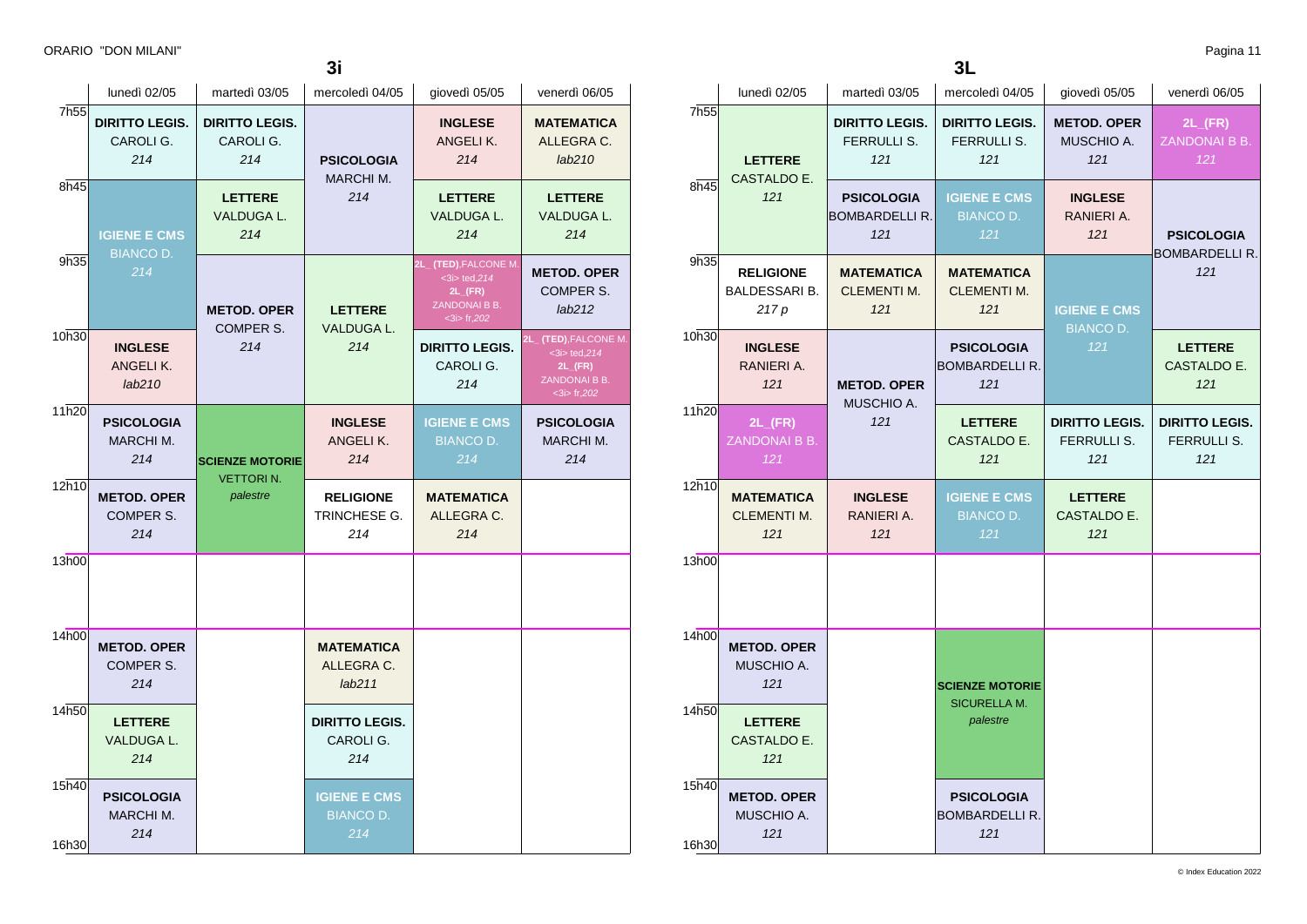|                | lunedì 02/05                                     | martedì 03/05                                   | mercoledì 04/05                                 | giovedì 05/05                                    | venerdì 06/05                             |
|----------------|--------------------------------------------------|-------------------------------------------------|-------------------------------------------------|--------------------------------------------------|-------------------------------------------|
| 7h55           | <b>INGLESE</b><br>BERNARDO A.<br>005             | $2L$ <sub>(FR)</sub><br>TRERE L.<br>005         | <b>LETTERE</b><br>DE ROSA E.                    | <b>LETTERE</b><br>DE ROSA E.<br>005              | $2L$ <sub>(FR)</sub><br>TRERE L.<br>005   |
| 8h45           | <b>LETTERE</b><br>DE ROSA E.<br>005              | <b>DIRITTO LEGIS.</b><br>LIUZZO M.<br>005       | 005                                             | $2L$ <sub>(FR)</sub><br>TRERE L.<br>005          | <b>DISC. TUR</b>                          |
| 9h35           | <b>SCIENZE MOTORIE</b>                           | <b>MATEMATICA</b><br><b>MATTIACCI E.</b><br>005 | $3L_{-}$ (TED)<br>LEO M.<br>005                 | <b>LETTERE</b><br>DE ROSA E.<br>005              | GIOVE C.<br>005                           |
| 10h30          | <b>VETTORIN.</b><br>palestre                     | $3L_{-}$ (TED)<br>LEO M.<br>005                 | <b>RELIGIONE</b><br>TRINCHESE G.<br>005         | <b>DIRITTO LEGIS.</b><br>LIUZZO M.<br>005        | <b>LETTERE</b><br>DE ROSA E.<br>005       |
| 11h20          | <b>DISC. TUR</b><br>GIOVE C.<br>005              | <b>INGLESE</b><br>BERNARDO A.<br>005            | <b>MATEMATICA</b><br><b>MATTIACCI E.</b><br>005 | <b>MATEMATICA</b><br><b>MATTIACCI E.</b><br>005  | <b>DIRITTO LEGIS.</b><br>LIUZZO M.<br>005 |
| 12h10          | <b>ARTE E TERRIT.</b><br><b>BOLNER M.</b><br>005 | GEOG. TUR.<br>CARIDI N.<br>005                  | $2L$ <sub>(FR)</sub><br>TRERE L.<br>005         | <b>GEOG. TUR.</b><br>CARIDI N.<br>005            |                                           |
| 13h00          |                                                  |                                                 |                                                 |                                                  |                                           |
| 14h00          |                                                  | <b>LETTERE</b><br>DE ROSA E.<br>lab210          |                                                 | <b>ARTE E TERRIT.</b><br><b>BOLNER M.</b><br>114 |                                           |
| 14h50          |                                                  | <b>DISC. TUR</b><br>GIOVE C.<br>114             |                                                 | $3L_{-}$ (TED)<br>LEO M.<br>114                  |                                           |
| 15h40<br>16h30 |                                                  | <b>DISC. TUR</b><br>GIOVE C.<br>114             |                                                 | <b>INGLESE</b><br><b>BERNARDO A.</b><br>114      |                                           |

|                  | lunedì 02/05                                   | martedì 03/05                                  | mercoledì 04/05                                     | giovedì 05/05                                    | venerdì 06/05                                    |
|------------------|------------------------------------------------|------------------------------------------------|-----------------------------------------------------|--------------------------------------------------|--------------------------------------------------|
| 7h <sub>55</sub> | $2L_{-}$ (TED)<br><b>FALCONE M.</b><br>105     | <b>MATEMATICA</b><br><b>TRENTINI I.</b><br>105 | <b>DISC. TUR</b><br><b>BISOFFI S.</b><br>105        | <b>DISC. TUR</b>                                 | 3L(SP)<br>MICHELETTI T.<br>105                   |
| 8h45             | <b>INGLESE</b><br><b>BAROZZI C.</b><br>105     | <b>LETTERE</b><br><b>BOLDRINI C.</b><br>105    | 3L(SP)<br>MICHELETTI T.<br>105                      | <b>BISOFFI S.</b><br>lab211                      | <b>DIRITTO LEGIS.</b><br><b>BARBERIL.</b><br>105 |
| 9h35             | <b>MATEMATICA</b><br><b>TRENTINI I.</b><br>105 | <b>RELIGIONE</b><br>TRINCHESE G.<br>105        | GEOG. TUR.<br>CARIDI N.<br>105                      | 3L(SP)<br>MICHELETTI T.<br>105                   | <b>DISC. TUR</b><br><b>BISOFFI S.</b><br>105     |
| 10h30            | <b>STORIA</b><br>MODENA L.<br>105              | <b>STORIA</b><br>MODENA L.<br>105              | <b>INGLESE</b><br><b>BAROZZI C.</b><br>lab109lingue | <b>MATEMATICA</b><br><b>TRENTINI I.</b><br>105   | <b>LETTERE</b>                                   |
| 11h20            | <b>SCIENZE MOTORIE</b><br><b>SICURELLA M.</b>  | $2L_{-}$ (TED)<br>FALCONE M.                   | <b>ARTE E TERRIT.</b><br><b>BOLNER M.</b><br>105    | <b>GEOGRAFIA</b><br><b>BARBERIL.</b><br>105      | <b>BOLDRINI C.</b><br>105                        |
| 12h10            | palestre                                       | lab109lingue                                   | <b>LETTERE</b><br><b>BOLDRINI C.</b><br>105         | $2L_{-}$ (TED)<br><b>FALCONE M.</b><br>105       |                                                  |
| 13h00            |                                                |                                                |                                                     |                                                  |                                                  |
| 14h00            |                                                | <b>DISC. TUR</b><br><b>BISOFFIS.</b><br>105    |                                                     | <b>STORIA</b><br>MODENA L.<br>105                |                                                  |
| 14h50            |                                                | GEOG. TUR.<br>CARIDI N.<br>105                 |                                                     | <b>ARTE E TERRIT.</b><br><b>BOLNER M.</b><br>105 |                                                  |
| 15h40<br>16h30   |                                                | <b>INGLESE</b><br><b>BAROZZI C.</b><br>105     |                                                     | <b>DIRITTO LEGIS.</b><br><b>BARBERIL.</b><br>105 |                                                  |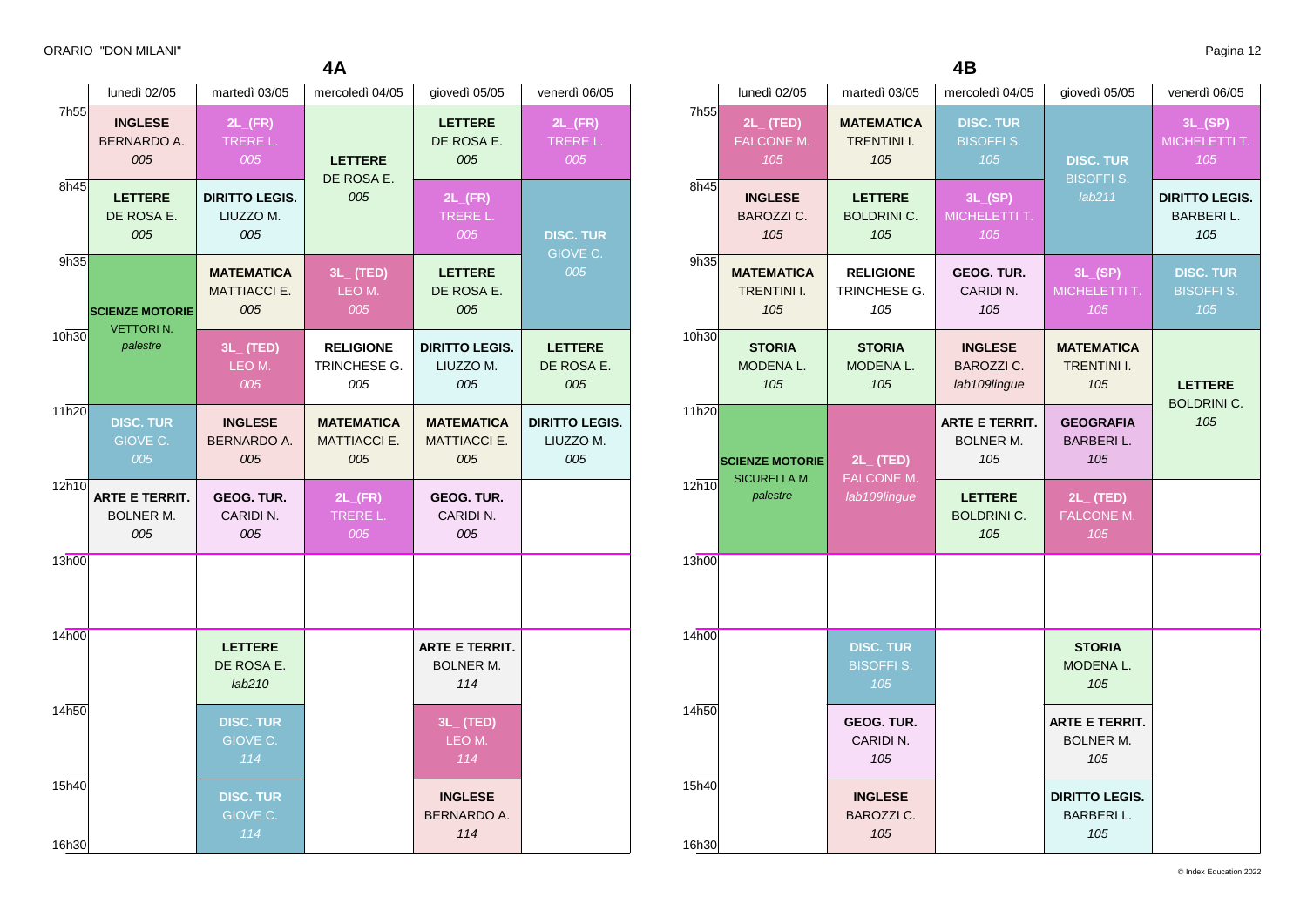**4C**

|                | lunedì 02/05                                               | martedì 03/05                                                                                 | mercoledì 04/05                                          | giovedì 05/05                                            | venerdì 06/05                                            |
|----------------|------------------------------------------------------------|-----------------------------------------------------------------------------------------------|----------------------------------------------------------|----------------------------------------------------------|----------------------------------------------------------|
| 7h55           | <b>PSICOLOGIA</b><br><b>BOMBARDELLI R.</b><br><b>108mm</b> | <b>SCIENZE MOTORIE</b><br><b>MANICA P.</b>                                                    | <b>DIRITTO LEGIS.</b><br>DE MARIA M.<br>108mm            | <b>DIRITTO LEGIS.</b><br>DE MARIA M.<br><b>108mm</b>     | <b>MATEMATICA</b><br><b>TRAINOTTI E.</b><br><b>108mm</b> |
| 8h45           | 2L_(TED)<br><b>BOSCOI.</b><br><b>108mm</b>                 | palestre                                                                                      | <b>INGLESE</b><br>PATON M.<br><b>108mm</b>               | <b>MATEMATICA</b><br><b>TRAINOTTI E.</b><br><b>108mm</b> | <b>METOD. OPER</b><br>MUSCHIO A.                         |
| 9h35           | <b>LETTERE</b><br><b>GALLANI R.</b><br><b>108mm</b>        | <b>DIRITTO LEGIS.</b><br>DE MARIA M.<br>108mm<br><b>LETTERE</b><br><b>GALLANI R.</b><br>108mm | <b>LETTERE</b><br><b>GALLANI R.</b><br><b>108mm</b>      | <b>INGLESE</b><br>PATON M.<br>108mm                      | <b>108mm</b>                                             |
| 10h30          | <b>IGIENE E CMS</b><br><b>MODESTIK.</b><br><b>108mm</b>    |                                                                                               |                                                          | <b>PSICOLOGIA</b>                                        | <b>IGIENE E CMS</b>                                      |
| 11h20          | <b>METOD. OPER</b><br>MUSCHIO A.<br><b>108mm</b>           | <b>IGIENE E CMS</b>                                                                           | $2L_{-}$ (TED)<br>BOSCO <sub>I</sub> .<br><b>108mm</b>   | <b>BOMBARDELLI R.</b><br><b>108mm</b>                    | <b>MODESTIK.</b><br><b>108mm</b>                         |
| 12h10          | <b>INGLESE</b><br>PATON M.<br>lab109lingue                 | MODESTIK.<br><b>108mm</b>                                                                     | <b>RELIGIONE</b><br><b>BALDESSARI B.</b><br>108mm        | <b>LETTERE</b><br><b>GALLANI R.</b><br><b>108mm</b>      |                                                          |
| 13h00          |                                                            |                                                                                               |                                                          |                                                          |                                                          |
| 14h00          | <b>DIRITTO LEGIS.</b><br>DE MARIA M.<br><b>108mm</b>       |                                                                                               | <b>METOD, OPER</b><br>MUSCHIO A.<br>108mm                |                                                          |                                                          |
| 14h50          | <b>LETTERE</b><br><b>GALLANI R.</b><br><b>108mm</b>        |                                                                                               | <b>PSICOLOGIA</b><br><b>BOMBARDELLI R.</b><br>108mm      |                                                          |                                                          |
| 15h40<br>16h30 | <b>IGIENE E CMS</b><br><b>MODESTIK.</b><br>lab210          |                                                                                               | <b>MATEMATICA</b><br><b>TRAINOTTI E.</b><br><b>108mm</b> |                                                          |                                                          |

|                | lunedì 02/05                                       | martedì 03/05                                  | mercoledì 04/05                                                | giovedì 05/05                                     | venerdì 06/05                                  |
|----------------|----------------------------------------------------|------------------------------------------------|----------------------------------------------------------------|---------------------------------------------------|------------------------------------------------|
| 7h55           | <b>ARTE E TERRIT.</b><br><b>BORCHIA M.</b><br>106  | <b>LETTERE</b><br>SODA P.<br>106               | 3L(SP)<br>MICHELETTI T.<br>106                                 | 3L(SP)<br>MICHELETTI T.<br>106                    | <b>DISC. TUR</b><br>GIOVE C.<br>106            |
| 8h45           | <b>DISC. TUR</b><br>GIOVE C.<br>106                | <b>MATEMATICA</b><br>CHIUSOLE M.<br>106        | <b>LETTERE</b><br>SODA P.                                      | <b>MATEMATICA</b><br>CHIUSOLE M.<br>106           | <b>INGLESE</b><br>LA MICELA L.<br>lab109lingue |
| 9h35           | <b>INGLESE</b><br>LA MICELA L.<br>106              | $2L$ (TED)<br><b>MONTI GUARNIERI G.</b><br>106 | 106                                                            | <b>DISC. TUR</b>                                  | <b>LETTERE</b>                                 |
| 10h30          | $2L_{-}$ (TED)<br><b>MONTI GUARNIERI G.</b><br>106 | <b>DIRITTO LEGIS.</b><br>LIUZZO M.<br>106      | <b>DIRITTO LEGIS.</b><br>LIUZZO M.<br>106                      | GIOVE C.<br>106                                   | SODA P.<br>106                                 |
| 11h20          | <b>SCIENZE MOTORIE</b>                             | <b>LETTERE</b><br>SODA P.<br>106               | $2L_{-}$ (TED)<br>MONTI GUARNIERI G. MONTI GUARNIERI G.<br>106 | $2L_{-}$ (TED)<br>106                             | GEOG. TUR.<br><b>BONDI A.</b><br>106           |
| 12h10          | PETROLLIT.<br>palestre                             | <b>DISC. TUR</b><br>GIOVE C.<br>106            | <b>MATEMATICA</b><br>CHIUSOLE M.<br>106                        | <b>ARTE E TERRIT.</b><br><b>BORCHIA M.</b><br>106 |                                                |
| 13h00          |                                                    |                                                |                                                                |                                                   |                                                |
| 14h00          |                                                    | 3L(SP)<br>MICHELETTI T.<br>106                 |                                                                | <b>LETTERE</b><br>SODA P.<br>lab210               |                                                |
| 14h50          |                                                    | <b>INGLESE</b><br>LA MICELA L.<br>106          |                                                                | <b>RELIGIONE</b><br>BERGAMOR.<br>106              |                                                |
| 15h40<br>16h30 |                                                    | <b>GEOG. TUR.</b><br><b>BONDI A.</b><br>106    |                                                                | <b>DIRITTO LEGIS.</b><br>LIUZZO M.<br>106         |                                                |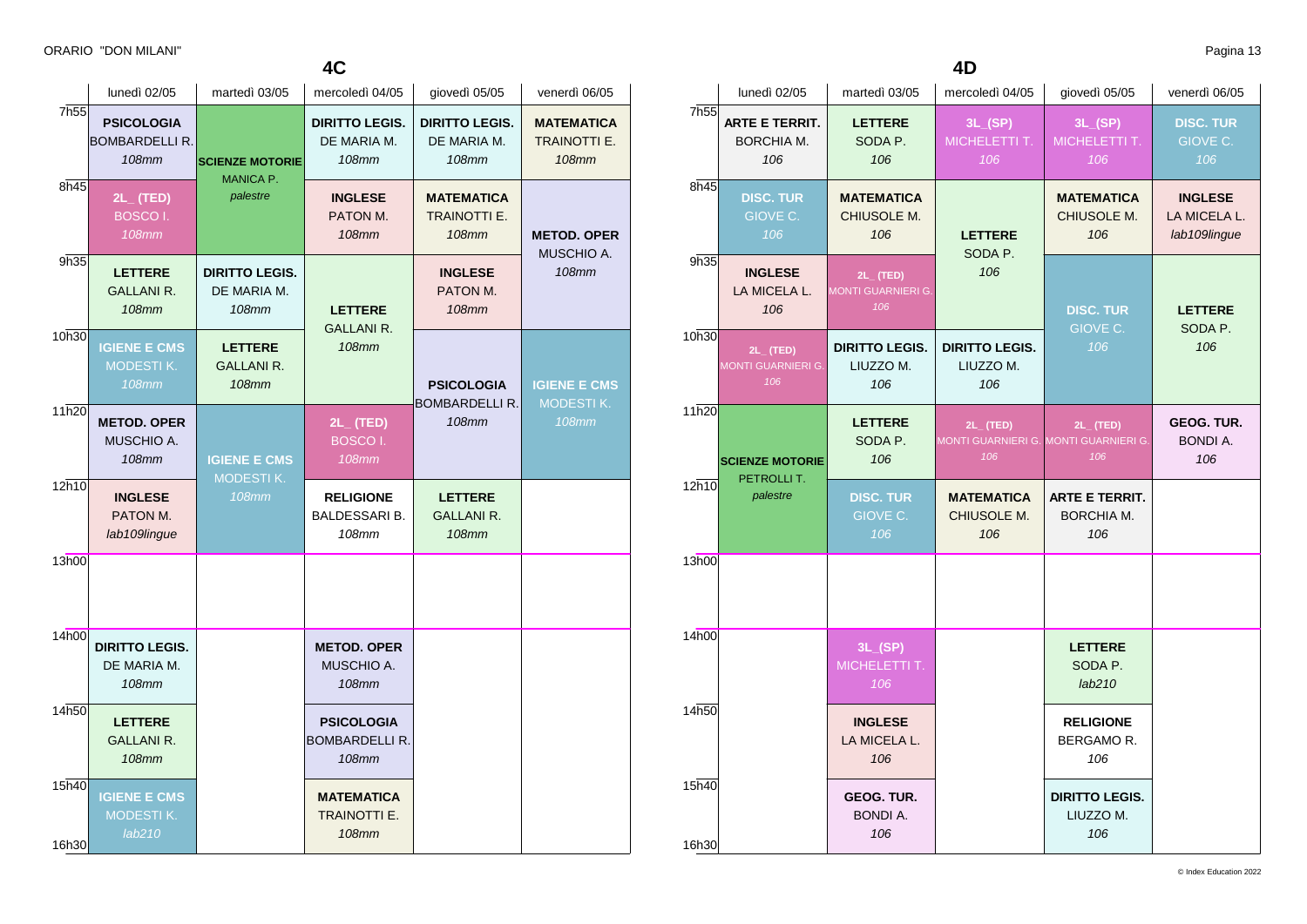| <b>4E</b>                |                                               |                                           |                                                        |                                                  |                                              |  |
|--------------------------|-----------------------------------------------|-------------------------------------------|--------------------------------------------------------|--------------------------------------------------|----------------------------------------------|--|
|                          | lunedì 02/05                                  | martedì 03/05                             | mercoledì 04/05                                        | giovedì 05/05                                    | venerdì 06/05                                |  |
| 7h <sub>55</sub><br>8h45 | $2L_{-}$ (TED)<br>BOSCO <sub>I</sub> .<br>216 | <b>LETTERE</b><br>LONGO (Postai) A.       | <b>SCIENZE MOTORIE</b><br><b>VETTORIN.</b><br>palestre | <b>DIRITTO LEGIS.</b><br>CAROLI G.<br>216        | <b>INGLESE</b><br>LACAVA C.<br>216           |  |
|                          | <b>DIRITTO LEGIS.</b><br>CAROLI G.<br>216     | 216                                       |                                                        | PSICOLOGIA<br><b>BOMBARDELLI R.</b><br>216       | <b>MATEMATICA</b><br>CAFORIO R.<br>216       |  |
| 9h35                     | <b>INGLESE</b><br>LACAVA C.<br>216            | <b>DIRITTO LEGIS.</b><br>CAROLI G.<br>216 | <b>IGIENE E CMS</b><br><b>FORZIATI C.</b><br>216       | <b>IGIENE E CMS</b><br><b>FORZIATI C.</b><br>216 | <b>METOD. OPER</b><br>MEGA A.<br>lab211      |  |
| 10h30                    | <b>LETTERE</b>                                | <b>INGLESE</b><br>LACAVA C.<br>216        |                                                        |                                                  | <b>LETTERE</b><br>LONGO (Postai) A.<br>216   |  |
| 11h20                    | LONGO (Postai) A.<br>216                      | <b>METOD. OPER</b><br>MEGA A.             | <b>DIRITTO LEGIS.</b><br>CAROLI G.<br>216              | <b>MATEMATICA</b><br>CAFORIO R.<br>216           | <b>IGIENE E CMS</b><br>FORZIATI C.<br>lab211 |  |
| 12h10                    | <b>MATEMATICA</b><br>CAFORIO R.<br>216        | 216                                       | $2L_{-}$ (TED)<br>BOSCO <sub>I</sub> .<br>216          | PSICOLOGIA<br><b>BOMBARDELLI R.</b><br>216       |                                              |  |
| 13h00                    |                                               |                                           |                                                        |                                                  |                                              |  |
| 14h00                    | <b>PSICOLOGIA</b><br><b>BOMBARDELLI R.</b>    |                                           | <b>RELIGIONE</b><br><b>BERGAMOR.</b><br>216            |                                                  |                                              |  |
| 14h50                    | 216                                           |                                           | <b>METOD, OPER</b><br>MEGA A.<br>216                   |                                                  |                                              |  |
| 15h40<br>16h30           | <b>IGIENE E CMS</b><br>FORZIATI C.<br>lab211  |                                           | <b>LETTERE</b><br>LONGO (Postai) A.<br>216             |                                                  |                                              |  |

**4F**

|                | lunedì 02/05                                                                                   | martedì 03/05                                                                                   | mercoledì 04/05                                 | giovedì 05/05                                                                               | venerdì 06/05                               |  |
|----------------|------------------------------------------------------------------------------------------------|-------------------------------------------------------------------------------------------------|-------------------------------------------------|---------------------------------------------------------------------------------------------|---------------------------------------------|--|
|                | 7h55 3L_(FR), ZANDONAI B B<br>$<$ 4F $>$ fr, 006<br>3L(SP)<br>MICHELETTI T.<br><4F> sp,217 $p$ | <b>LETTERE</b>                                                                                  | $2L$ (TED)<br>LEO M.<br>006                     | <b>GEOG. TUR.</b><br><b>BONDI A.</b><br>006                                                 | <b>LETTERE</b>                              |  |
| 8h45           | <b>ARTE E TERRIT.</b><br>BORCHIA M.<br>006                                                     | <b>CAPPELLINI I.</b><br>006                                                                     | <b>DIRITTO LEGIS.</b><br>D'AMARIO V.<br>006     | 3L_(FR),ZANDONAI B B.<br>$<$ 4F $>$ fr,006<br>3L(SP)<br>MICHELETTI T.<br>$<$ 4F> sp,217 $p$ | <b>CAPPELLINI I.</b><br>006                 |  |
| 9h35           | <b>SCIENZE MOTORIE</b><br>PETROLLIT.                                                           | <b>DISC. TUR</b><br><b>CARULLO G.</b>                                                           | <b>MATEMATICA</b><br><b>CENTORAME M.</b><br>006 | <b>INGLESE</b><br>ANGELIK.<br>lab109lingue                                                  | <b>DIRITTO LEGIS.</b><br>D'AMARIO V.<br>006 |  |
| 10h30          | palestre                                                                                       | 006                                                                                             | <b>DISC. TUR</b><br><b>CARULLO G.</b><br>lab212 | <b>DIRITTO LEGIS.</b><br>D'AMARIO V.<br>006                                                 | <b>MATEMATICA</b><br>CENTORAME M.<br>006    |  |
| 11h20          | $2L_{-}$ (TED)<br>LEO M.<br>006                                                                | <b>INGLESE</b><br>ANGELI K.<br>006                                                              | <b>LETTERE</b><br><b>CAPPELLINI I.</b><br>006   | <b>MATEMATICA</b><br><b>CENTORAME M.</b><br>006                                             | <b>INGLESE</b><br>ANGELIK.<br>006           |  |
| 12h10          | <b>DISC. TUR</b><br>CARULLO G.<br>006                                                          | $2L_{-}$ (TED)<br>LEO M.<br>006                                                                 |                                                 | <b>LETTERE</b><br>CAPPELLINI I.<br>006                                                      |                                             |  |
| 13h00          |                                                                                                |                                                                                                 |                                                 |                                                                                             |                                             |  |
| 14h00          |                                                                                                | <b>GEOG. TUR.</b><br><b>BONDI A.</b><br>203                                                     |                                                 | $2L_{-}$ (TED)<br>LEO M.<br>lab109lingue                                                    |                                             |  |
| 14h50          |                                                                                                | <b>RELIGIONE</b><br>TRINCHESE G.<br>203                                                         |                                                 | <b>DISC. TUR</b><br><b>CARULLO G.</b><br>203                                                |                                             |  |
| 15h40<br>16h30 |                                                                                                | 3L_(FR),ZANDONAI B B.<br>$<$ 4F $>$ fr, 203<br>3L(SP)<br>MICHELETTI T.<br><4F> sp,2 <i>17 p</i> |                                                 | <b>ARTE E TERRIT.</b><br>BORCHIA M.<br>203                                                  |                                             |  |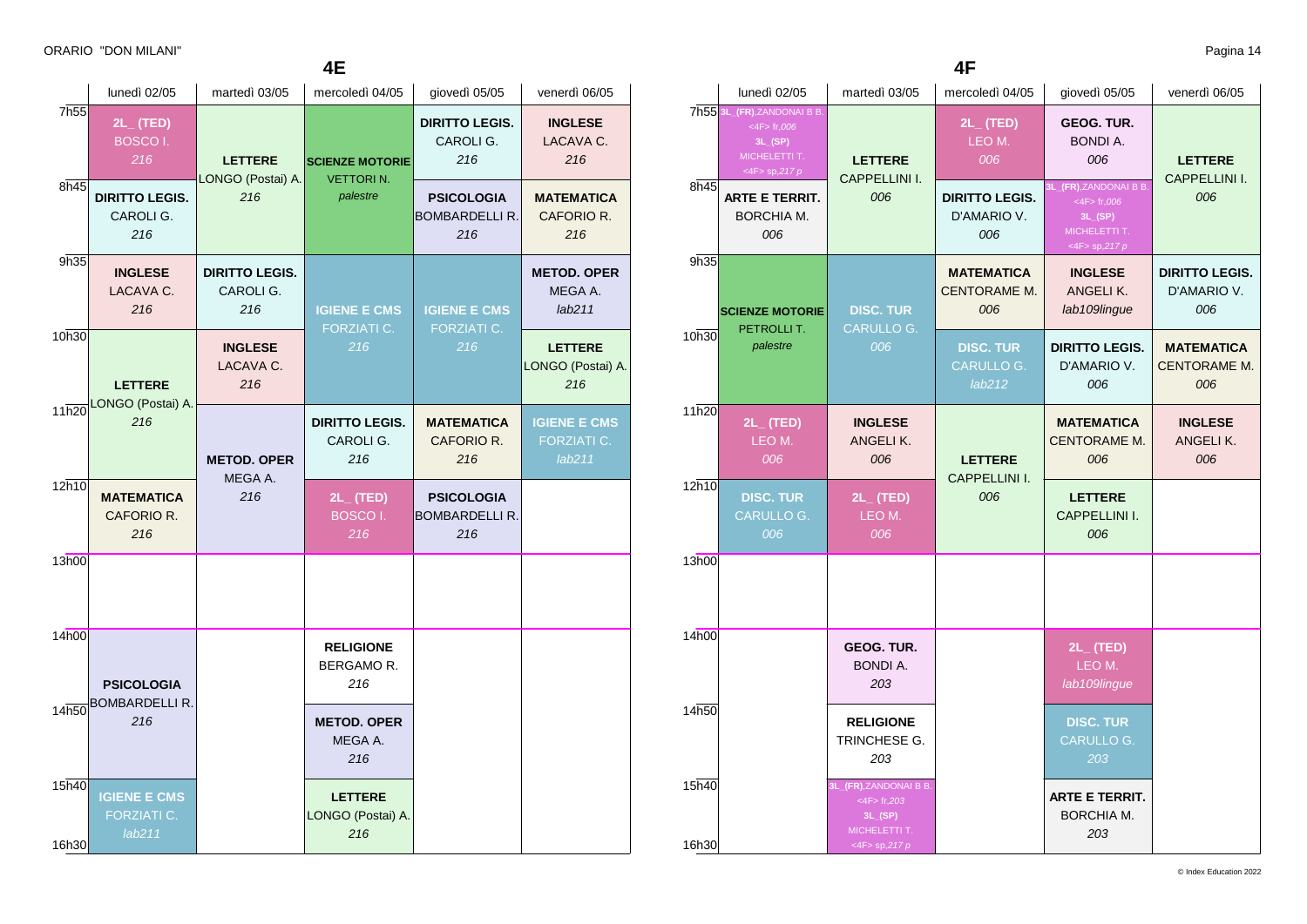| 4i             |                                                     |                                                           |                                                       |                                                     |                                                     |  |
|----------------|-----------------------------------------------------|-----------------------------------------------------------|-------------------------------------------------------|-----------------------------------------------------|-----------------------------------------------------|--|
|                | lunedì 02/05                                        | martedì 03/05                                             | mercoledì 04/05                                       | giovedì 05/05                                       | venerdì 06/05                                       |  |
| 7h55           | <b>PSICOLOGIA</b>                                   | <b>SCIENZE MOTORIE</b><br><b>SICURELLA M.</b><br>palestre | <b>IGIENE E CMS</b><br><b>CRISTOFANI A.</b><br>lab211 | <b>MATEMATICA</b><br><b>MARCHELLI L.</b><br>213     | <b>METOD. OPER</b><br>MEGA A.<br>lab211             |  |
| 8h45           | PEDICONI P.<br>213                                  |                                                           | <b>DIRITTO LEGIS.</b><br><b>FARRUGGIA F.</b><br>213   | <b>DIRITTO LEGIS.</b><br><b>FARRUGGIA F.</b><br>213 | <b>IGIENE E CMS</b><br><b>CRISTOFANI A.</b><br>213  |  |
| 9h35           | <b>DIRITTO LEGIS.</b><br><b>FARRUGGIA F.</b><br>213 | <b>LETTERE</b><br><b>VALDUGA L.</b>                       | <b>INGLESE</b><br>STOPPA G.<br>213                    | <b>LETTERE</b><br><b>VALDUGA L.</b><br>213          | <b>INGLESE</b><br>STOPPA G.<br>213                  |  |
| 10h30          | <b>METOD, OPER</b><br>MEGA A.                       | 213                                                       | <b>METOD, OPER</b><br>MEGA A.<br>213                  | <b>IGIENE E CMS</b><br><b>CRISTOFANI A.</b>         | <b>DIRITTO LEGIS.</b><br><b>FARRUGGIA F.</b><br>213 |  |
| 11h20          | 213                                                 | $2L$ (TED)<br>PETRUZZELLI O.<br>213                       | <b>PSICOLOGIA</b><br>PEDICONI P.<br>213               | 213                                                 | <b>LETTERE</b><br>VALDUGA L.<br>213                 |  |
| 12h10          | <b>RELIGIONE</b><br>BALDESSARI B.<br>213            | <b>MATEMATICA</b><br><b>MARCHELLI L.</b><br>213           | <b>LETTERE</b><br>VALDUGA L.<br>213                   | <b>INGLESE</b><br>STOPPA G.<br>213                  |                                                     |  |
| 13h00          |                                                     |                                                           |                                                       |                                                     |                                                     |  |
| 14h00          | <b>LETTERE</b><br>VALDUGA L.<br>213                 |                                                           | <b>PSICOLOGIA</b><br>PEDICONI P.<br>213               |                                                     |                                                     |  |
| 14h50          | <b>IGIENE E CMS</b><br><b>CRISTOFANI A.</b>         |                                                           | $2L_{-}$ (TED)<br>PETRUZZELLI O.<br>213               |                                                     |                                                     |  |
| 15h40<br>16h30 | 213                                                 |                                                           | <b>MATEMATICA</b><br><b>MARCHELLI L.</b><br>213       |                                                     |                                                     |  |

**4L**

|                  | lunedì 02/05                                      | martedì 03/05                                      | mercoledì 04/05                                 | giovedì 05/05                                   | venerdì 06/05                                  |
|------------------|---------------------------------------------------|----------------------------------------------------|-------------------------------------------------|-------------------------------------------------|------------------------------------------------|
| 7h <sub>55</sub> | <b>SCIENZE MOTORIE</b>                            | <b>INGLESE</b><br>LACAVA C.<br>lab109lingue        | <b>INGLESE</b><br>LACAVA C.<br>203              | <b>LETTERE</b><br>GELMI G.<br>203               | <b>METOD. OPER</b><br>COMPER S.<br>lab212      |
| 8h45             | <b>SICURELLA M.</b><br>palestre                   | <b>LETTERE</b><br>GELMI G.<br>203                  | <b>PSICOLOGIA</b><br>BOMBARDELLI R.             | <b>MATEMATICA</b><br><b>MARCHELLI L.</b><br>203 | <b>LETTERE</b><br><b>GELMI G.</b><br>203       |
| 9h35             | <b>MATEMATICA</b><br><b>MARCHELLI L.</b><br>203   | <b>DIRITTO LEGIS.</b><br><b>FERRULLI S.</b><br>203 | 203                                             | <b>IGIENE E CMS</b><br>CRISTOFANI A.<br>203     | $2L$ <sub>(FR)</sub><br>TRERE L.<br>203        |
| 10h30            | <b>INGLESE</b><br>LACAVA C.<br>203                | <b>IGIENE E CMS</b>                                | <b>DIRITTO LEGIS.</b><br>FERRULLI S.<br>203     | <b>METOD. OPER</b><br>COMPER S.                 | <b>DIRITTO LEGIS.</b><br>FERRULLI S.<br>203    |
| 11h20            | <b>IGIENE E CMS</b>                               | CRISTOFANI A.<br>203                               | <b>LETTERE</b><br>GELMI G.<br>203               | 203                                             | <b>IGIENE E CMS</b><br>CRISTOFANI A.<br>lab210 |
| 12h10            | CRISTOFANI A.<br>203                              | <b>PSICOLOGIA</b><br><b>BOMBARDELLI R.</b><br>203  |                                                 | <b>DIRITTO LEGIS.</b><br>FERRULLI S.<br>203     |                                                |
| 13h00            |                                                   |                                                    |                                                 |                                                 |                                                |
| 14h00            | <b>LETTERE</b><br>GELMI G.<br>203                 |                                                    | <b>MATEMATICA</b><br><b>MARCHELLI L.</b><br>203 |                                                 |                                                |
| 14h50            | <b>METOD. OPER</b><br>COMPER S.<br>203            |                                                    | $2L$ <sub>(FR)</sub><br>TRERE L.<br>203         |                                                 |                                                |
| 15h40<br>16h30   | <b>PSICOLOGIA</b><br><b>BOMBARDELLI R.</b><br>203 |                                                    | <b>RELIGIONE</b><br><b>BALDESSARI B.</b><br>203 |                                                 |                                                |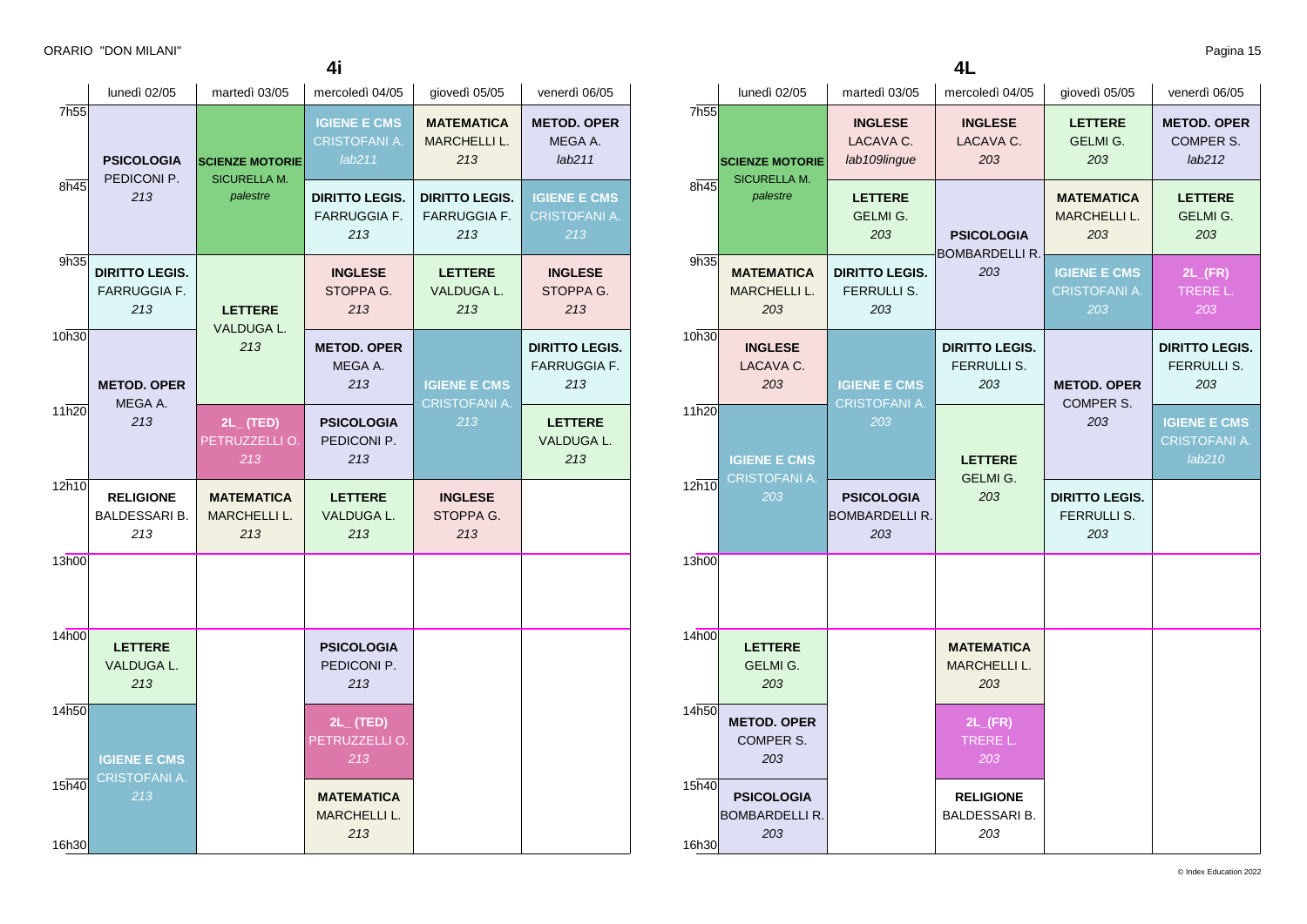|                | lunedì 02/05                                   | martedì 03/05                             | mercoledì 04/05                                | giovedì 05/05                                    | venerdì 06/05                                       |
|----------------|------------------------------------------------|-------------------------------------------|------------------------------------------------|--------------------------------------------------|-----------------------------------------------------|
| 7h55           | $2L_{-}$ (TED)<br>PETRUZZELLI O.<br>107        | <b>LETTERE</b><br>CASTALDO E.<br>107      | <b>LETTERE</b><br><b>CASTALDO E.</b><br>107    | <b>IGIENE E CMS</b><br><b>FORZIATI C.</b><br>107 | <b>RELIGIONE</b><br>BERGAMOR.<br>107                |
| 8h45           | <b>DIRITTO LEGIS.</b><br>LIUZZO M.<br>107      | <b>INGLESE</b><br>PATON M.<br>107         |                                                | <b>INGLESE</b><br>PATON M.<br>107                | <b>MATEMATICA</b><br><b>CLEMENTI M.</b><br>107      |
| 9h35           | <b>IGIENE E CMS</b><br><b>FORZIATI C.</b>      | <b>DIRITTO LEGIS.</b><br>LIUZZO M.<br>107 | <b>DIRITTO LEGIS.</b><br>LIUZZO M.<br>107      | <b>METOD. OPER</b><br>MEGA A.                    | <b>IGIENE E CMS</b><br><b>FORZIATI C.</b><br>lab210 |
| 10h30          | 107                                            | <b>PSICOLOGIA</b>                         | <b>PSICOLOGIA</b><br>PEDICONI P.<br>107        | 107                                              | <b>DIRITTO LEGIS.</b><br>LIUZZO M.<br>107           |
| 11h20          | <b>MATEMATICA</b><br><b>CLEMENTI M.</b><br>107 | PEDICONI P.<br>107                        | <b>SCIENZE MOTORIE</b>                         | <b>LETTERE</b><br>CASTALDO E.<br>107             | <b>LETTERE</b><br>CASTALDO E.<br>107                |
| 12h10          | <b>METOD. OPER</b><br>MEGA A.<br>107           | <b>IGIENE E CMS</b><br>FORZIATI C.<br>107 | <b>SICURELLA M.</b><br>palestre                | $2L_{-}$ (TED)<br>PETRUZZELLI O.<br>107          |                                                     |
| 13h00          |                                                |                                           |                                                |                                                  |                                                     |
| 14h00          | <b>IGIENE E CMS</b><br>FORZIATI C.<br>lab211   |                                           | <b>MATEMATICA</b><br><b>CLEMENTI M.</b><br>107 |                                                  |                                                     |
| 14h50          | <b>INGLESE</b><br>PATON M.<br>lab109lingue     |                                           | <b>PSICOLOGIA</b><br>PEDICONI P.<br>107        |                                                  |                                                     |
| 15h40<br>16h30 | <b>LETTERE</b><br>CASTALDO E.<br>107           |                                           | <b>METOD. OPER</b><br>MEGA A.<br>lab211        |                                                  |                                                     |

| ,,,,,          | <b>INGLESE</b><br><b>BAROZZI C.</b><br>lab109lingue                                                                             | <b>DISC. TUR</b>                                                                                          | <b>GEOG. TUR.</b><br>SARZO A.<br>219p                                                                          | <b>LETTERE</b>                                                                                                     | <b>DISC. TUR</b><br><b>CARULLO G.</b><br>219p                                                          |
|----------------|---------------------------------------------------------------------------------------------------------------------------------|-----------------------------------------------------------------------------------------------------------|----------------------------------------------------------------------------------------------------------------|--------------------------------------------------------------------------------------------------------------------|--------------------------------------------------------------------------------------------------------|
| 8h45           | <b>MATEMATICA</b><br>CHIUSOLE M.<br>219p                                                                                        | <b>CARULLO G.</b><br>219p                                                                                 | (TED), FALCONE M.<br>21.<br>$<5A>$ ted fr, 218<br>$2L$ <sub>(FR)</sub><br>ZANDONAI M M.<br><5A> fr ted, $219p$ | PIZZINI T.<br>219p                                                                                                 | <b>LETTERE</b><br>PIZZINI T.<br>219p                                                                   |
|                | 9h35 <sub>2L</sub> (TED), FALCONE M.<br>$\leq 5A$ ted fr, 218<br>$2L$ <sub>(FR)</sub><br>ZANDONAI M M.<br>$<$ 5A> fr ted, 219 p | <b>MATEMATICA</b><br>CHIUSOLE M.<br>219p                                                                  | <b>LETTERE</b><br>PIZZINI T.<br>219p                                                                           | <b>INGLESE</b><br><b>BAROZZI C.</b><br>219p                                                                        | <b>SCIENZE MOTORIE</b><br><b>VETTORIN.</b>                                                             |
| 10h30          | <b>DIRITTO LEGIS.</b><br><b>FARRUGGIA F.</b><br>219p                                                                            | GEOG. TUR.<br>SARZO A.<br>lab211                                                                          | <b>MATEMATICA</b><br>CHIUSOLE M.<br>219p                                                                       | $3L$ <sub>(FR)</sub><br>ZANDONAI B B.<br><5A> ted fr,202<br>3L <sub>_</sub> (TED), BOSCO I.<br><5A> fr ted, $219p$ | palestre                                                                                               |
| 11h20          | <b>ARTE E TERRIT.</b><br><b>BOLNER M.</b><br>219p                                                                               | $3L$ <sub>(FR)</sub><br>ZANDONAI B B.<br>$<5A>$ ted fr, 202<br>3L_(TED), BOSCO I.<br>$<$ 5A> fr ted,219 p | <b>INGLESE</b><br><b>BAROZZI C.</b><br>219p                                                                    | <b>DIRITTO LEGIS.</b><br><b>FARRUGGIA F.</b><br>219p                                                               | $3L$ <sub>(FR)</sub><br>ZANDONAI B B.<br><5A> ted fr,202<br>3L_(TED), BOSCO I.<br><5A> fr ted, $217 p$ |
| 12h10          | <b>LETTERE</b><br>PIZZINI T.<br>219p                                                                                            | <b>RELIGIONE</b><br>TRINCHESE G.<br>219 p                                                                 | <b>ARTE E TERRIT.</b><br><b>BOLNER M.</b><br>219p                                                              | <b>DISC. TUR</b><br><b>CARULLO G.</b><br>219p                                                                      |                                                                                                        |
| 13h00          |                                                                                                                                 |                                                                                                           |                                                                                                                |                                                                                                                    |                                                                                                        |
| 14h00          |                                                                                                                                 | <b>INGLESE</b><br><b>BAROZZI C.</b><br>219p                                                               |                                                                                                                | <b>DISC. TUR</b><br>CARULLO G.<br>lab212                                                                           |                                                                                                        |
| 14h50          |                                                                                                                                 | <b>LETTERE</b><br>PIZZINI T.<br>219p                                                                      |                                                                                                                | <b>GEOG. TUR.</b><br>SARZO A.<br>219p                                                                              |                                                                                                        |
| 15h40<br>16h30 |                                                                                                                                 | <b>DIRITTO LEGIS.</b><br><b>FARRUGGIA F.</b><br>219p                                                      |                                                                                                                | 2L_(TED), FALCONE M.<br><5A> ted fr<br>lab109lingue<br>2L_(FR), ZANDONAI M M.<br><5A> fr ted, $219p$               |                                                                                                        |

**5A**

7h55

lunedì 02/05 martedì 03/05 mercoledì 04/05 giovedì 05/05 venerdì 06/05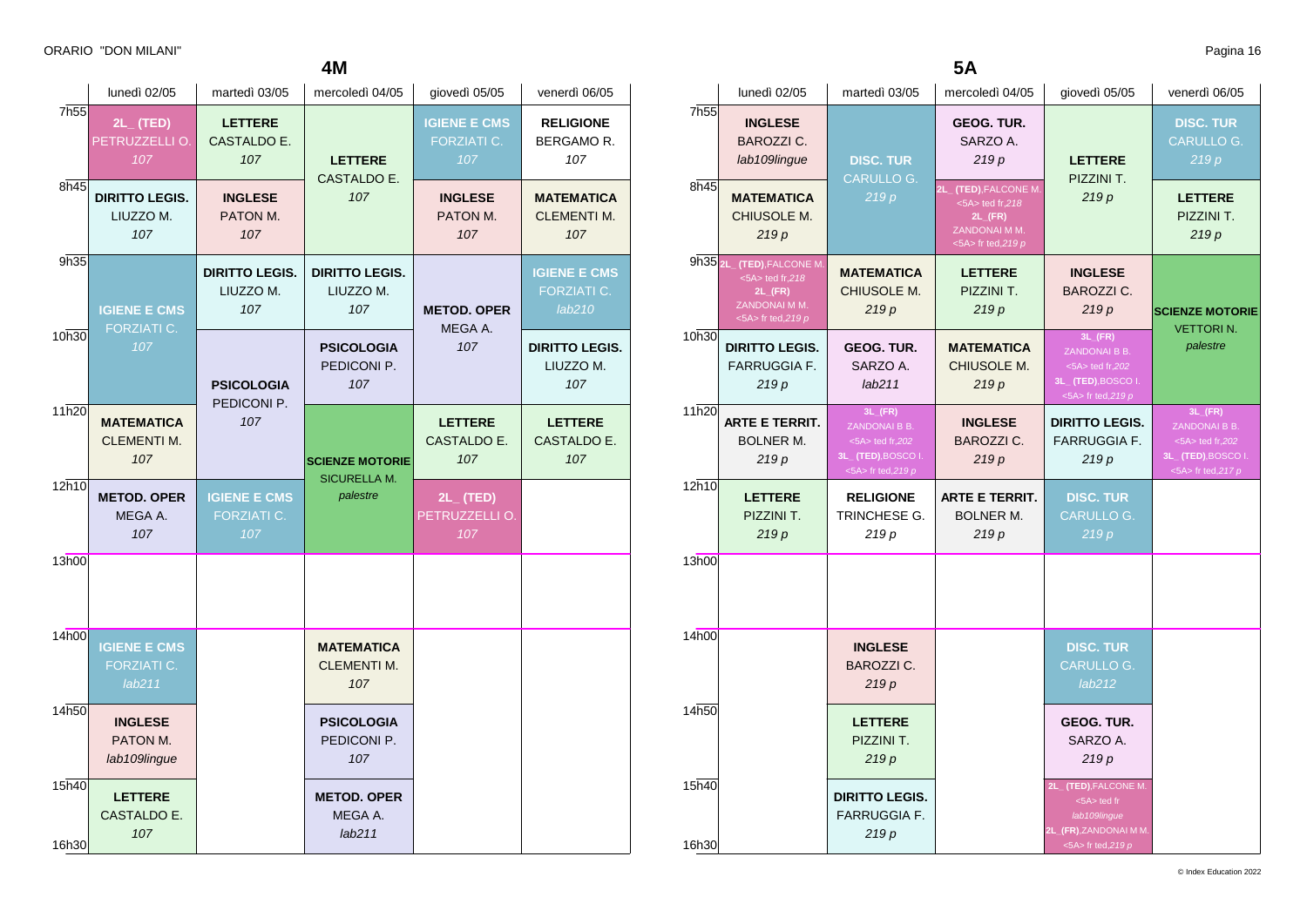|                  | lunedì 02/05                                   | martedì 03/05                                                                           | mercoledì 04/05                                  | giovedì 05/05                                                                                 | venerdì 06/05                                                                           |
|------------------|------------------------------------------------|-----------------------------------------------------------------------------------------|--------------------------------------------------|-----------------------------------------------------------------------------------------------|-----------------------------------------------------------------------------------------|
| 7h <sub>55</sub> | <b>DISC. TUR</b><br><b>BISOFFIS.</b><br>lab211 | GEOG. TUR.<br><b>BONDI A.</b><br>218                                                    | <b>DIRITTO LEGIS.</b><br><b>BARBERIL.</b><br>218 | <b>LETTERE</b><br><b>BOLDRINI C.</b>                                                          | <b>DISC. TUR</b><br><b>BISOFFI S.</b><br>218                                            |
| 8h45             | <b>RELIGIONE</b><br>TRINCHESE G.<br>218        | <b>DIRITTO LEGIS.</b><br><b>BARBERIL.</b><br>218                                        | $2L_{-}$ (TED)<br><b>FALCONE M.</b><br>218       | 218                                                                                           |                                                                                         |
| 9h35             | $2L$ (TED)<br><b>FALCONE M.</b><br>218         | <b>MATEMATICA</b><br><b>TRENTINI I.</b><br>218                                          | <b>MATEMATICA</b><br><b>TRENTINI I.</b><br>218   | <b>ARTE E TERRIT.</b><br>DECET E.<br>218                                                      | <b>SCIENZE MOTORIE</b><br><b>SICURELLA M.</b>                                           |
| 10h30            | <b>LETTERE</b><br><b>BOLDRINI C.</b><br>218    | <b>INGLESE</b><br>STOPPA G.<br>218                                                      | <b>DISC. TUR</b><br><b>BISOFFI S.</b><br>lab211  | 3L_(FR),ZANDONAI B B.<br>$<$ 5B $>$ fr,202<br>$3L_{-}(SP)$<br>MICHELETTI T.<br>$<$ 5B> sp,218 | palestre                                                                                |
| 11h20            | <b>GEOG. TUR.</b><br><b>BONDI A.</b><br>218    | 3L_(FR),ZANDONAI B B.<br>$<$ 5B $>$ fr,202<br>3L(SP)<br>MICHELETTI T.<br>$<$ 5B> sp,218 | <b>LETTERE</b><br><b>BOLDRINI C.</b><br>107      | <b>INGLESE</b><br>STOPPA G.<br>218                                                            | 3L_(FR),ZANDONAI B B.<br>$<$ 5B $>$ fr,202<br>3L(SP)<br>MICHELETTI T.<br>$<$ 5B> sp,218 |
| 12h10            | <b>INGLESE</b><br>STOPPA G.<br>218             | <b>LETTERE</b><br><b>BOLDRINI C.</b><br>218                                             | <b>INGLESE</b><br>STOPPA G.<br>lab109lingue      | <b>GEOG. TUR.</b><br><b>BONDI A.</b><br>218                                                   |                                                                                         |
| 13h00            |                                                |                                                                                         |                                                  |                                                                                               |                                                                                         |
| 14h00            |                                                | <b>ARTE E TERRIT.</b><br>DECET E.<br>218                                                |                                                  | <b>DIRITTO LEGIS.</b><br><b>BARBERIL.</b><br>218                                              |                                                                                         |
| 14h50            |                                                | <b>LETTERE</b><br><b>BOLDRINI C.</b><br>218                                             |                                                  | <b>MATEMATICA</b><br><b>TRENTINI I.</b><br>218                                                |                                                                                         |
| 15h40<br>16h30   |                                                | <b>DISC. TUR</b><br><b>BISOFFI S.</b><br>lab211                                         |                                                  | $2L$ (TED)<br>FALCONE M.<br>lab109lingue                                                      |                                                                                         |

| 7h55           | TEC. AM.<br>GIOVE C.<br>209                     | <b>IGIENE E CMS</b><br>MODESTIK.<br>209         | <b>LETTERE</b><br><b>BOLDRINI B.</b><br>209     | <b>INGLESE</b><br>RANIERI A.<br>lab109lingue   | <b>PSICOLOGIA</b><br>PEDICONI P.            |
|----------------|-------------------------------------------------|-------------------------------------------------|-------------------------------------------------|------------------------------------------------|---------------------------------------------|
| 8h45           | <b>MATEMATICA</b><br><b>MARCHELLI L.</b><br>209 | <b>MATEMATICA</b><br><b>MARCHELLI L.</b><br>209 | $2L_{-}$ (TED)<br>ROBOL D.<br>209               | <b>DIRITTO LEGIS.</b><br>DE MARIA M.<br>209    | 209                                         |
| 9h35           | <b>INGLESE</b><br>RANIERI A.<br>209             | <b>LETTERE</b><br><b>BOLDRINI B.</b>            | <b>IGIENE E CMS</b><br><b>MODESTIK.</b>         | <b>SCIENZE MOTORIE</b><br><b>MANICA P.</b>     | <b>DIRITTO LEGIS.</b><br>DE MARIA M.<br>209 |
| 10h30          | <b>PSICOLOGIA</b><br>PEDICONI P.                | 209                                             | 209                                             | palestre                                       | $2L_{-}$ (TED)<br>ROBOL D.<br>209           |
| 11h20          | 209                                             | <b>INGLESE</b><br>RANIERI A.<br>209             | TEC. AM.<br>GIOVE C.<br>209                     | <b>IGIENE E CMS</b><br><b>MODESTIK.</b><br>209 | <b>LETTERE</b><br><b>BOLDRINI B.</b><br>209 |
| 12h10          | <b>DIRITTO LEGIS.</b><br>DE MARIA M.<br>209     | <b>PSICOLOGIA</b><br>PEDICONI P.<br>209         | <b>METOD, OPER</b><br>MEGA A.<br>209            | <b>LETTERE</b><br><b>BOLDRINI B.</b><br>209    |                                             |
| 13h00          |                                                 |                                                 |                                                 |                                                |                                             |
| 14h00          | <b>RELIGIONE</b><br><b>BALDESSARI B.</b><br>209 |                                                 | <b>LETTERE</b><br><b>BOLDRINI B.</b><br>209     |                                                |                                             |
| 14h50          | <b>IGIENE E CMS</b><br>DI FILIPPO N.<br>lab210  |                                                 | <b>MATEMATICA</b><br><b>MARCHELLI L.</b><br>209 |                                                |                                             |
| 15h40<br>16h30 | $2L_{-}$ (TED)<br>ROBOL D.<br>209               |                                                 | <b>PSICOLOGIA</b><br>PEDICONI P.<br>209         |                                                |                                             |

**5C**

lunedì 02/05 martedì 03/05 mercoledì 04/05 giovedì 05/05 venerdì 06/05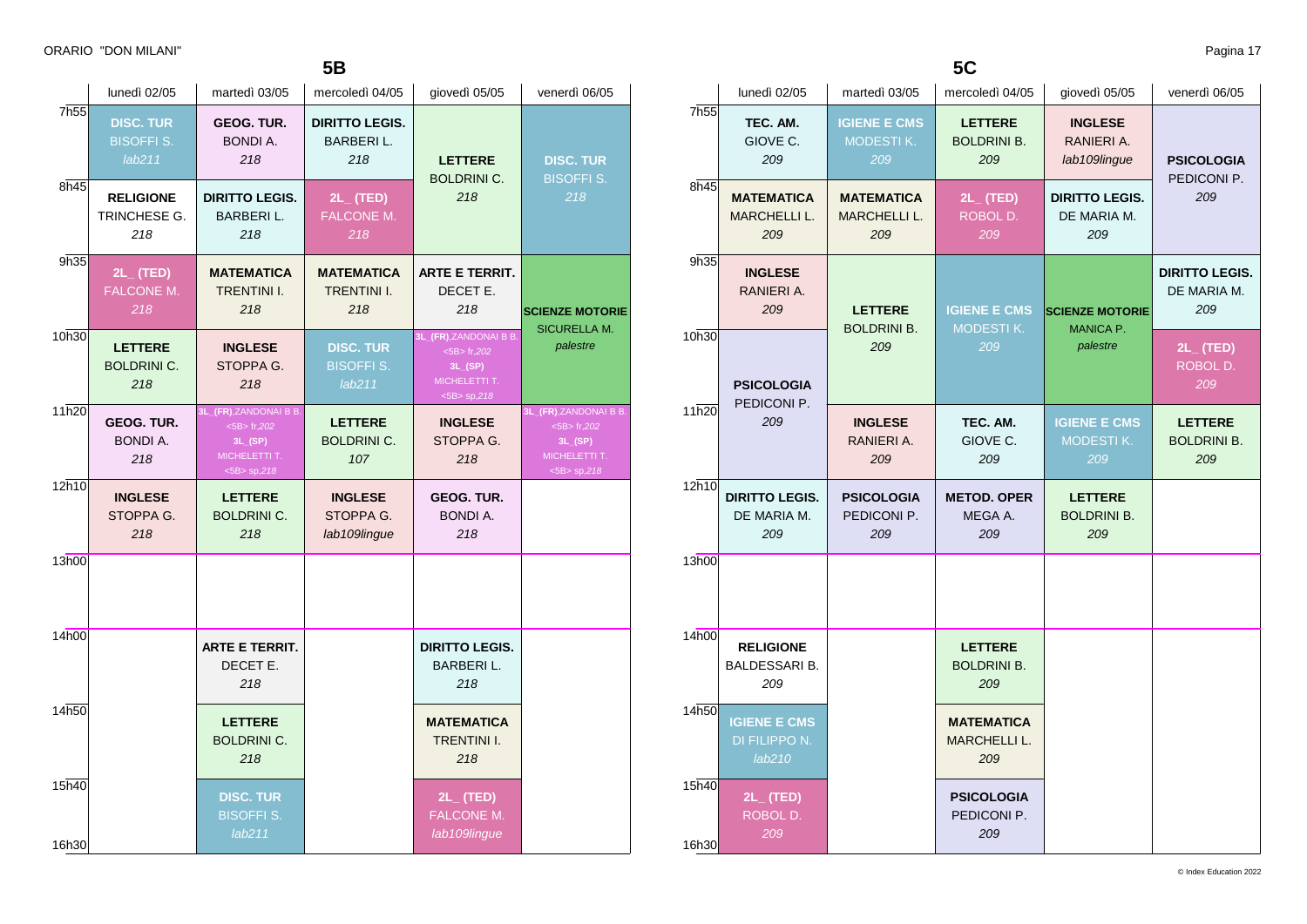|                | 5D                                                                                            |                                                                                              |                                                                                           |                                                  |                                                  |  |  |
|----------------|-----------------------------------------------------------------------------------------------|----------------------------------------------------------------------------------------------|-------------------------------------------------------------------------------------------|--------------------------------------------------|--------------------------------------------------|--|--|
|                | lunedì 02/05                                                                                  | martedì 03/05                                                                                | mercoledì 04/05                                                                           | giovedì 05/05                                    | venerdì 06/05                                    |  |  |
| 7h55           | <b>DIRITTO LEGIS.</b><br>LIUZZO M.<br>112                                                     | <b>DIRITTO LEGIS.</b><br>LIUZZO M.<br>112                                                    | <b>LETTERE</b><br>SODA P.<br>112                                                          | <b>DISC. TUR</b><br>GIOVE C.<br>$\overline{112}$ | GEOG. TUR.<br>SARZO A.<br>112                    |  |  |
|                | 8h45 3L_(FR), ZANDONAI B B<br>$<$ 5D $>$ fr, 112<br>3L(SP)<br>MICHELETTI T.<br>$<$ 5D> sp,203 | GEOG. TUR.<br>SARZO A.<br>112                                                                | <b>MATEMATICA</b><br><b>MARCHELLI L.</b><br>112                                           |                                                  | <b>ARTE E TERRIT.</b><br><b>BOLNER M.</b><br>112 |  |  |
| 9h35           | <b>LETTERE</b><br>SODA P.                                                                     | <b>RELIGIONE</b><br>BERGAMO R.<br>112                                                        | $2L_{-}$ (TED)<br><b>MONTI GUARNIERI G.</b><br>112                                        | <b>MATEMATICA</b><br><b>MARCHELLI L.</b><br>112  | <b>SCIENZE MOTORIE</b><br>PETROLLIT.             |  |  |
| 10h30          | 112                                                                                           | <b>MATEMATICA</b><br><b>MARCHELLI L.</b><br>112                                              | 3L_(FR),ZANDONAI B B.<br>$<$ 5D $>$ fr, 112<br>3L(SP)<br>MICHELETTI T.<br>$<$ 5D> sp, 103 | palestre<br><b>INGLESE</b><br>LA MICELA L.       |                                                  |  |  |
| 11h20          | $2L_{-}$ (TED)<br>MONTI GUARNIERI G. MONTI GUARNIERI G.<br>112                                | $2L_{-}$ (TED)<br>112                                                                        | <b>GEOG. TUR.</b><br>SARZO A.<br>lab211                                                   | 112                                              | <b>INGLESE</b><br>LA MICELA L.<br>112            |  |  |
| 12h10          | <b>DISC. TUR</b><br>GIOVE C.<br>112                                                           | <b>LETTERE</b><br>SODA P.<br>112                                                             | <b>DISC. TUR</b><br>GIOVE C.<br>112                                                       | <b>LETTERE</b><br>SODA P.<br>lab210              |                                                  |  |  |
| 13h00          |                                                                                               |                                                                                              |                                                                                           |                                                  |                                                  |  |  |
| 14h00          |                                                                                               | <b>DISC. TUR</b><br>GIOVE C.<br>112                                                          |                                                                                           | <b>DIRITTO LEGIS.</b><br>LIUZZO M.<br>112        |                                                  |  |  |
| 14h50          |                                                                                               | 3L_(FR),ZANDONAI B B.<br>$<$ 5D $>$ fr, 112<br>3L(SP)<br>MICHELETTI T.<br>$<$ 5D $>$ sp, 111 |                                                                                           | <b>LETTERE</b><br>SODA P.<br>112                 |                                                  |  |  |
| 15h40<br>16h30 |                                                                                               | <b>INGLESE</b><br>LA MICELA L.<br>112                                                        |                                                                                           | <b>ARTE E TERRIT.</b><br><b>BOLNER M.</b><br>112 |                                                  |  |  |

**5E**

|                | lunedì 02/05                                                                       | martedì 03/05                                    | mercoledì 04/05                                  | giovedì 05/05                                     | venerdì 06/05                                   |
|----------------|------------------------------------------------------------------------------------|--------------------------------------------------|--------------------------------------------------|---------------------------------------------------|-------------------------------------------------|
|                | 7h <sub>55</sub><br><b>SCIENZE MOTORIE</b><br><b>MANICA P.</b><br>8h45<br>palestre | <b>DIRITTO LEGIS.</b><br><b>BARBERIL.</b><br>104 | TEC. AM.<br>CARLUCCI L.<br>104                   | <b>DIRITTO LEGIS.</b><br>BARBERI L.<br>104        | <b>PSICOLOGIA</b><br>DE SIMONE R.<br>104        |
|                |                                                                                    | <b>IGIENE E CMS</b><br><b>MODESTIK.</b><br>104   | <b>DIRITTO LEGIS.</b><br><b>BARBERIL.</b><br>104 | <b>INGLESE</b><br>LACAVA C.<br>104                | <b>INGLESE</b><br>LACAVA C.<br>104              |
| 9h35           | <b>PSICOLOGIA</b><br>DE SIMONE R.<br>104                                           | <b>LETTERE</b><br>CAPPELLINI I.<br>104           | <b>LETTERE</b><br><b>CAPPELLINI I.</b><br>104    | <b>METOD. OPER</b><br>MUSCHIO A.<br>104           | <b>MATEMATICA</b><br><b>MATTIACCI E.</b><br>104 |
| 10h30          | TEC. AM.<br>CARLUCCI L.<br>104                                                     | $2L_{-}$ (TED)<br><b>BOSCOI.</b><br>104          |                                                  | <b>IGIENE E CMS</b><br><b>MODESTIK.</b><br>lab210 | $2L_{-}$ (TED)<br>BOSCO I.<br>104               |
| 11h20          | <b>IGIENE E CMS</b><br>MODESTIK.                                                   | <b>PSICOLOGIA</b><br>DE SIMONE R.                | <b>PSICOLOGIA</b><br>DE SIMONE R.                | <b>LETTERE</b><br>CAPPELLINI I.<br>104            | <b>LETTERE</b><br>CAPPELLINI I.<br>104          |
| 12h10          | 104                                                                                | 104                                              | 104                                              | <b>MATEMATICA</b><br><b>MATTIACCI E.</b><br>104   |                                                 |
| 13h00          |                                                                                    |                                                  |                                                  |                                                   |                                                 |
| 14h00          | <b>IGIENE E CMS</b><br><b>CRISTOFANI A.</b><br>lab210                              |                                                  | <b>MATEMATICA</b><br><b>MATTIACCI E.</b><br>104  |                                                   |                                                 |
| 14h50          | <b>INGLESE</b><br>LACAVA C.<br>104                                                 |                                                  | <b>LETTERE</b><br>CAPPELLINI I.<br>104           |                                                   |                                                 |
| 15h40<br>16h30 | <b>RELIGIONE</b><br><b>BALDESSARI B.</b><br>104                                    |                                                  | 2L_(TED)<br><b>BOSCOI.</b><br>104                |                                                   |                                                 |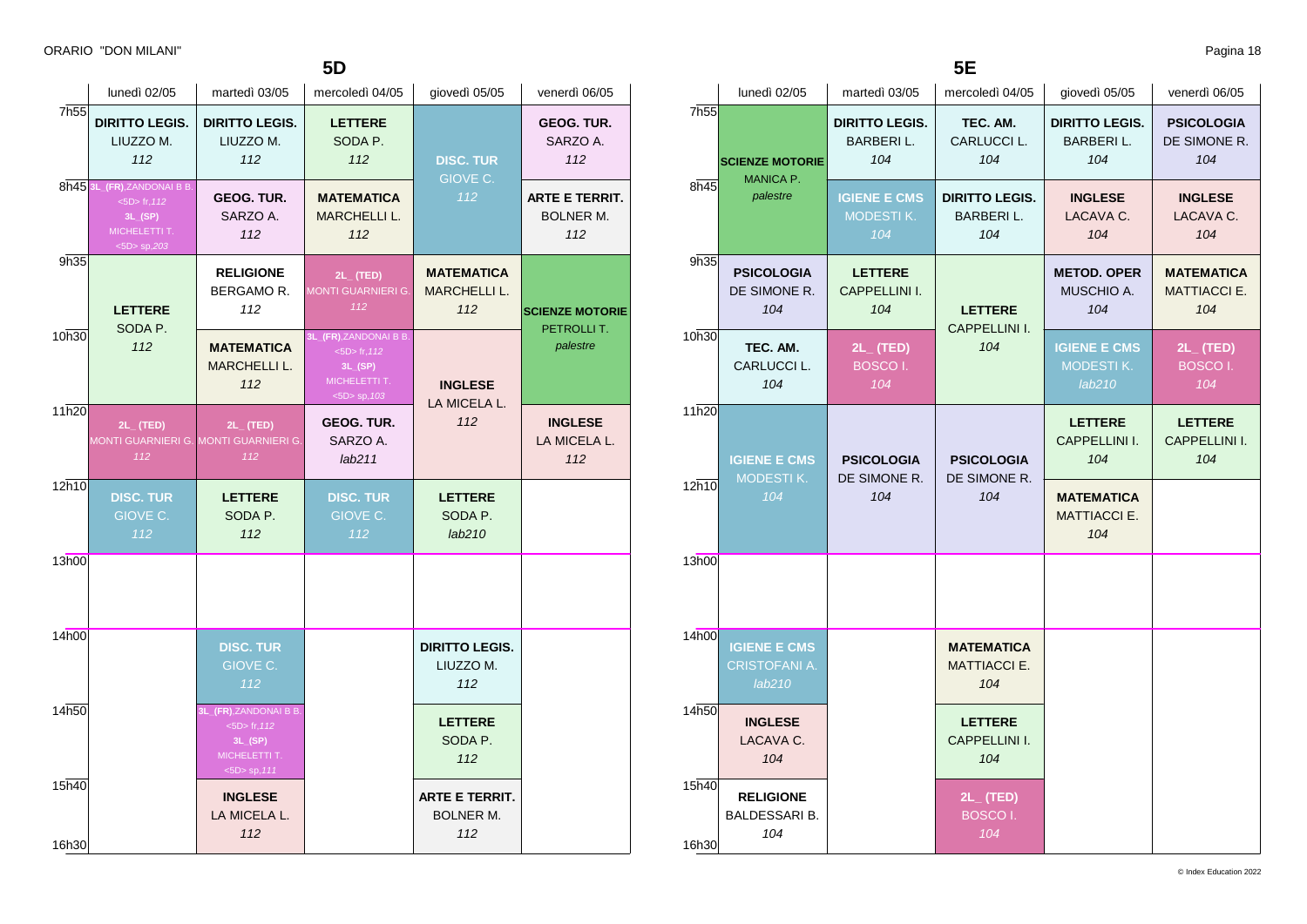**5F**

|                | lunedì 02/05                                   | martedì 03/05                                                                                  | mercoledì 04/05                             | giovedì 05/05                                                                            | venerdì 06/05                                                                                  |
|----------------|------------------------------------------------|------------------------------------------------------------------------------------------------|---------------------------------------------|------------------------------------------------------------------------------------------|------------------------------------------------------------------------------------------------|
| 7h55           | <b>MATEMATICA</b><br><b>TRENTINI I.</b><br>004 | <b>GEOG. TUR.</b><br>SARZO A.<br>004                                                           | <b>LETTERE</b><br>VALDUGA L.<br>004         | <b>DIRITTO LEGIS.</b><br>D'AMARIO V.<br>004                                              | <b>SCIENZE MOTORIE</b><br><b>MANICA P.</b><br>palestre                                         |
| 8h45           | <b>INGLESE</b><br>ANGELIK.<br>004              | MATEMATICA<br><b>TRENTINI I.</b><br>004                                                        | <b>GEOG. TUR.</b><br>SARZO A.<br>lab212     | <b>RELIGIONE</b><br>BERGAMOR.<br>004                                                     |                                                                                                |
| 9h35           | <b>INGLESE</b><br>ANGELIK.<br>lab109lingue     | <b>ARTE E TERRIT.</b><br>BORCHIA M.<br>004                                                     | 2L_ (TED)<br>ROBOL D.<br>004                | $2L_{-}$ (TED)<br>ROBOL D.<br>004                                                        | <b>LETTERE</b>                                                                                 |
| 10h30          | <b>DIRITTO LEGIS.</b><br>D'AMARIO V.<br>004    | <b>DISC. TUR</b><br>PATTANARO M.<br>004                                                        | <b>DISC. TUR</b><br>PATTANARO M.<br>004     | $3L$ <sub>(FR)</sub><br>ZANDONAI B B.<br><5F> fr,202<br>3L_(SP), PRADA C.<br><5F> sp,004 | VALDUGA L.<br>004                                                                              |
| 11h20          | $2L_{-}$ (TED)<br>ROBOL D.<br>004              | $3L$ <sub>(FR)</sub><br>ZANDONAI B B.<br>$<$ 5F $>$ fr,202<br>3L_(SP), PRADA C.<br><5F> sp,004 | <b>DIRITTO LEGIS.</b><br>D'AMARIO V.<br>004 | <b>DISC. TUR</b>                                                                         | $3L$ <sub>(FR)</sub><br>ZANDONAI B B.<br>$<$ 5F $>$ fr,202<br>3L_(SP), PRADA C.<br><5F> sp,004 |
| 12h10          | <b>LETTERE</b><br><b>VALDUGA L.</b><br>004     | <b>DISC. TUR</b><br>PATTANARO M.<br>004                                                        | <b>INGLESE</b><br>ANGELIK.<br>004           | PATTANARO M.<br>004                                                                      |                                                                                                |
| 13h00          |                                                |                                                                                                |                                             |                                                                                          |                                                                                                |
| 14h00          |                                                | <b>INGLESE</b><br>ANGELIK.<br>lab109lingue                                                     |                                             | GEOG. TUR.<br>SARZO A.<br>120                                                            |                                                                                                |
| 14h50          |                                                | <b>LETTERE</b>                                                                                 |                                             | <b>ARTE E TERRIT.</b><br><b>BORCHIA M.</b><br>120                                        |                                                                                                |
| 15h40<br>16h30 |                                                | VALDUGA L.<br>120                                                                              |                                             | <b>MATEMATICA</b><br>TRENTINI I.<br>120                                                  |                                                                                                |

| 7h55           | lunedì 02/05                                          | martedì 03/05                            | mercoledì 04/05                                     | giovedì 05/05                                      | venerdì 06/05                                       |
|----------------|-------------------------------------------------------|------------------------------------------|-----------------------------------------------------|----------------------------------------------------|-----------------------------------------------------|
|                | <b>DIRITTO LEGIS.</b><br><b>FARRUGGIA F.</b><br>207   | <b>RELIGIONE</b><br>BERGAMOR.<br>207     | <b>LETTERE</b><br>GELMI G.<br>207                   | <b>IGIENE E CMS</b><br><b>CRISTOFANI A.</b><br>207 | <b>LETTERE</b><br><b>GELMI G.</b><br>207            |
| 8h45           | $2L_{-}$ (TED)<br>PETRUZZELLI O.<br>207               | <b>MATEMATICA</b><br>MACRI' B.<br>207    |                                                     |                                                    | <b>INGLESE</b><br>CAZZANELLI L.<br>207              |
| 9h35           | <b>INGLESE</b><br>CAZZANELLI L.<br>207                | <b>LETTERE</b><br><b>GELMI G.</b><br>207 | <b>IGIENE E CMS</b><br><b>CRISTOFANI A.</b><br>207  | <b>SCIENZE MOTORIE</b><br>PETROLLI T.              | <b>IGIENE E CMS</b><br><b>CRISTOFANI A.</b><br>207  |
| 10h30          | <b>IGIENE E CMS</b><br><b>CRISTOFANI A.</b><br>lab211 | $2L_{-}$ (TED)<br>PETRUZZELLI O.<br>207  | <b>DIRITTO LEGIS.</b><br><b>FARRUGGIA F.</b><br>207 | palestre                                           | <b>MATEMATICA</b><br>MACRI' B.<br>207               |
| 11h20          | TEC. AM.<br>CARLUCCI L.<br>207                        | <b>PSICOLOGIA</b>                        | TEC. AM.<br>CARLUCCI L.<br>207                      | <b>PSICOLOGIA</b>                                  | <b>DIRITTO LEGIS.</b><br><b>FARRUGGIA F.</b><br>207 |
| 12h10          | <b>PSICOLOGIA</b><br>MARCHI M.<br>lab210              | MARCHI M.<br>207                         | <b>MATEMATICA</b><br>MACRI' B.<br>207               | MARCHI M.<br>207                                   |                                                     |
| 13h00          |                                                       |                                          |                                                     |                                                    |                                                     |
| 14h00          | <b>PSICOLOGIA</b><br>MARCHI M.<br>207                 |                                          | <b>METOD. OPER</b><br>MEGA A.<br>207                |                                                    |                                                     |
| 14h50          | <b>LETTERE</b>                                        |                                          | <b>INGLESE</b><br>CAZZANELLI L.<br>lab109lingue     |                                                    |                                                     |
| 15h40<br>16h30 | <b>GELMI G.</b><br>207                                |                                          | $2L_{-}$ (TED)<br>PETRUZZELLI O.<br>207             |                                                    |                                                     |